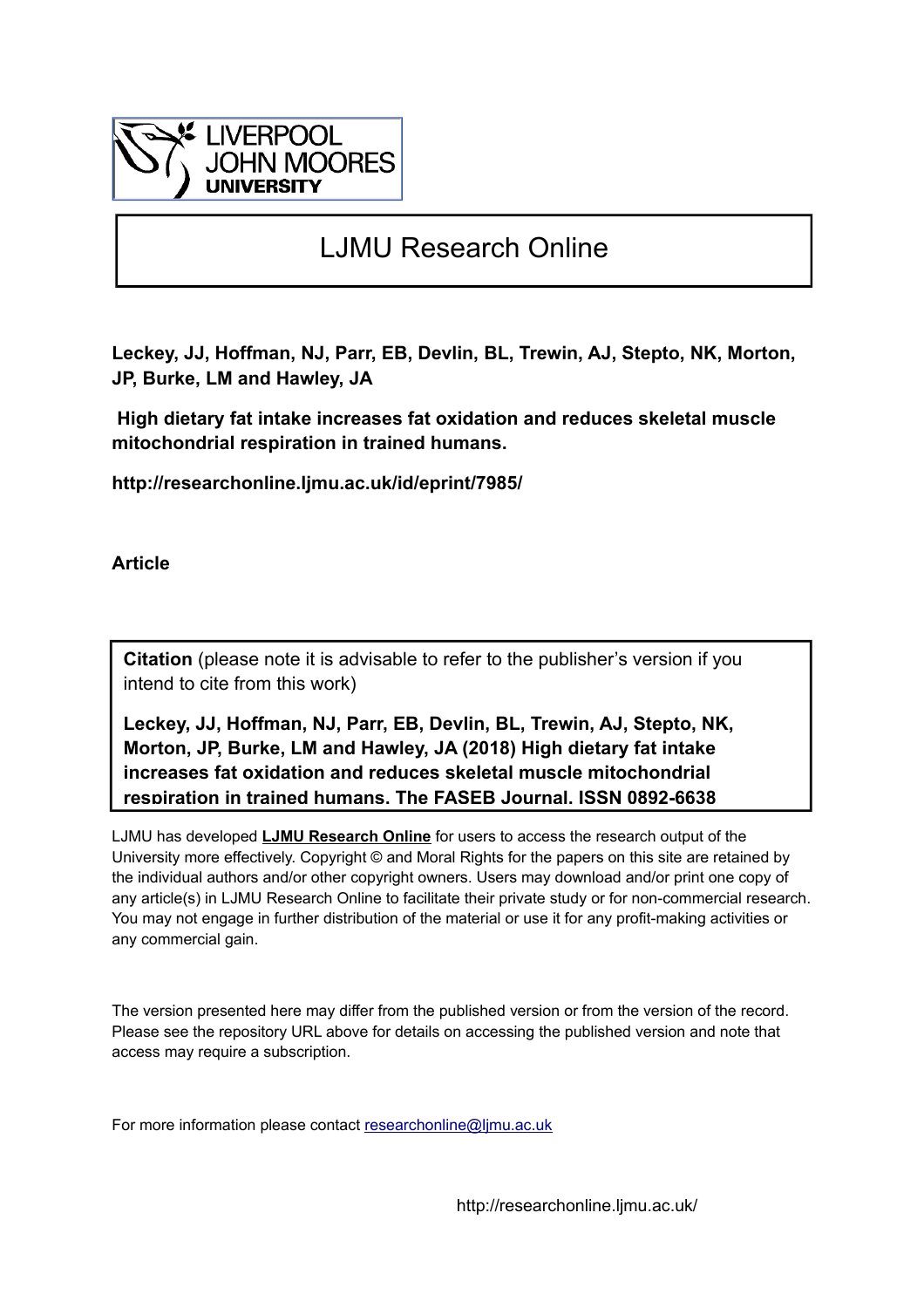# **High dietary fat intake increases fat oxidation and reduces skeletal muscle mitochondrial respiration in trained humans**

Leckey, J.J.<sup>1</sup>, Hoffman, N.J.<sup>1</sup>, Parr, E.B.<sup>1</sup>, Devlin, B.L.<sup>1</sup>, Trewin, A.J.<sup>2,5</sup>, Stepto, N.K.<sup>2</sup>, Morton, J.P.<sup>3</sup>, Burke, L.M., <sup>1,4</sup>, Hawley, J.A., <sup>1,3</sup>.

<sup>1</sup>Exercise and Nutrition Research Program, Mary MacKillop Institute for Health Research, Australian Catholic University, Melbourne, Australia 3000.

<sup>2</sup>College of Sport and Exercise Science and Institute of Sport, Exercise and Active Living, Victoria

University, Melbourne, Australia 3011.

<sup>3</sup>Sport and Exercise Sciences, Liverpool John Moores University, Liverpool, L3 3AF

UK.

<sup>4</sup>Sports Nutrition, Australian Institute of Sport, Canberra, Australia 2617.

<sup>5</sup>Present address: Department of Anesthesiology, University of Rochester Medical Center,

Rochester, New York USA 14642.

Address for correspondence:

John A. Hawley, PhD

Mary MacKillop Institute for Health Research

Australian Catholic University, Melbourne, Australia 3000

Email: [John.hawley@acu.edu.au](mailto:John.hawley@acu.edu.au)

Phone: +61 3 9953 3552

**Running Head**: High-fat diet drives skeletal muscle adaptations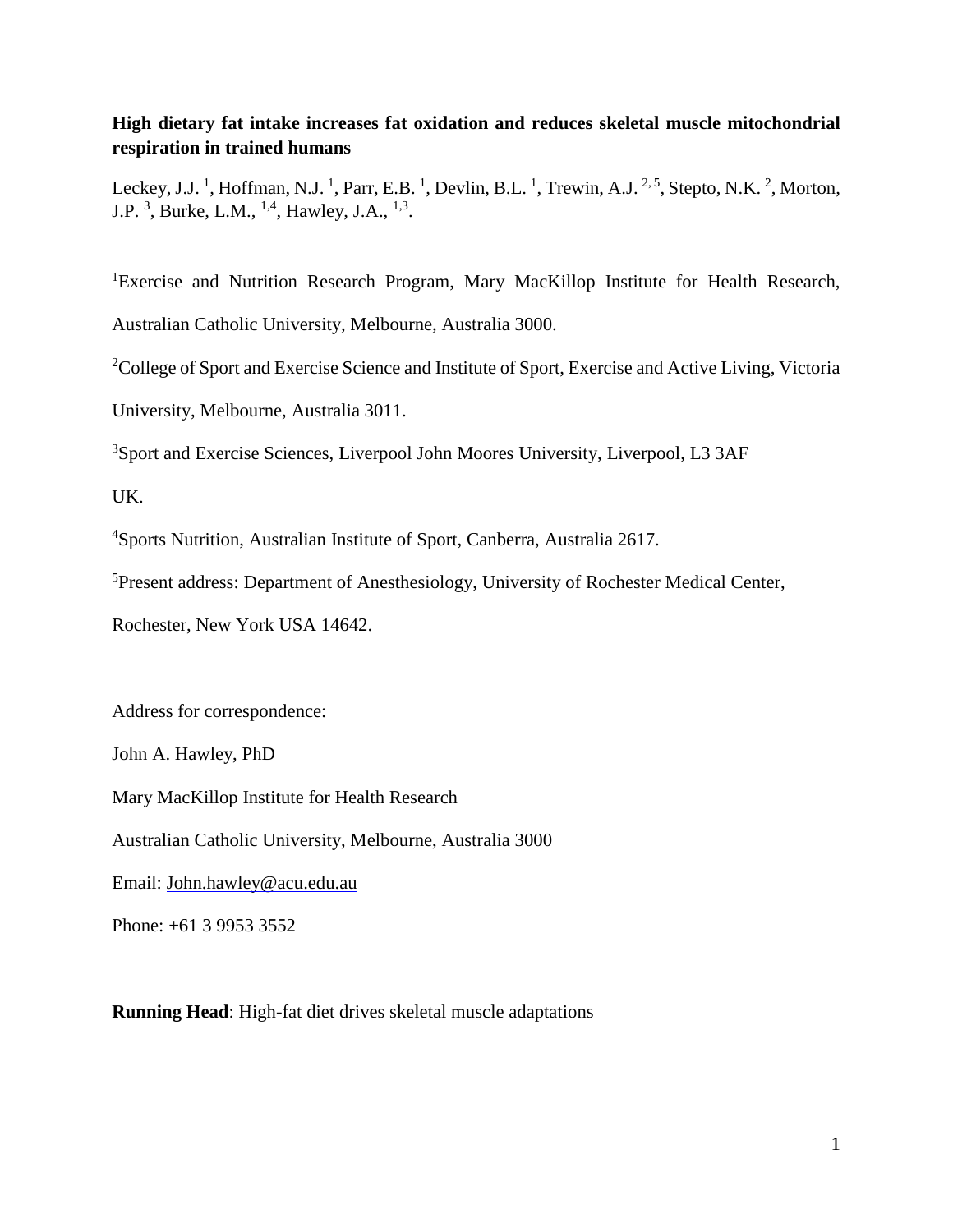# **Abbreviations List**

| 100SS        | 100 minute steady state ride                                                  |
|--------------|-------------------------------------------------------------------------------|
| <b>ACC</b>   | Acetyl CoA carboxylase                                                        |
| <b>ADP</b>   | Adenosine diphosphate                                                         |
| <b>AMPK</b>  | AMP-activated protein kinase                                                  |
| AU           | Arbitrary unit                                                                |
| $\beta$ HB   | βeta-hydroxybutyrate concentration                                            |
| <b>BIOPS</b> | Biopsy preservation solution                                                  |
| BM           | Body mass                                                                     |
| <b>CHO</b>   | Carbohydrate                                                                  |
| CI           | Mitochondrial complex I                                                       |
| $CI$         | Mitochondrial complex II                                                      |
| <b>CIII</b>  | Mitochondrial complex III                                                     |
| <b>CIV</b>   | Mitochondrial complex IV                                                      |
| <b>CV</b>    | Mitochondrial complex V                                                       |
| CPT1a        | Carnitine palmitoyltransferase-1                                              |
| <b>CS</b>    | Citrate synthase                                                              |
| DM           | Dry mass                                                                      |
| <b>DTT</b>   | Dithiothreitol                                                                |
| <b>EGTA</b>  | Ethylene glycol-bis ( $\beta$ -aminoethyl ether)-N,N,N',N'-tetraacetic acid   |
| EI           | Energy intake                                                                 |
| <b>ETF</b>   | Electron-transferring flavoprotein (leak state respiration)                   |
| <b>ETFp</b>  | Electron-transferring flavoprotein (ADP stimulated oxidative phosphorylation) |
| <b>ETS</b>   | Electron transport system (respiratory capacity during uncoupled state)       |
| FA           | Fatty acid                                                                    |
| FAT/CD36     | Fatty acid translocase / CD36                                                 |
| <b>GAPDH</b> | Glyceraldehyde 3-phosphate dehydrogenase                                      |
| <b>HDL</b>   | High density lipoprotein                                                      |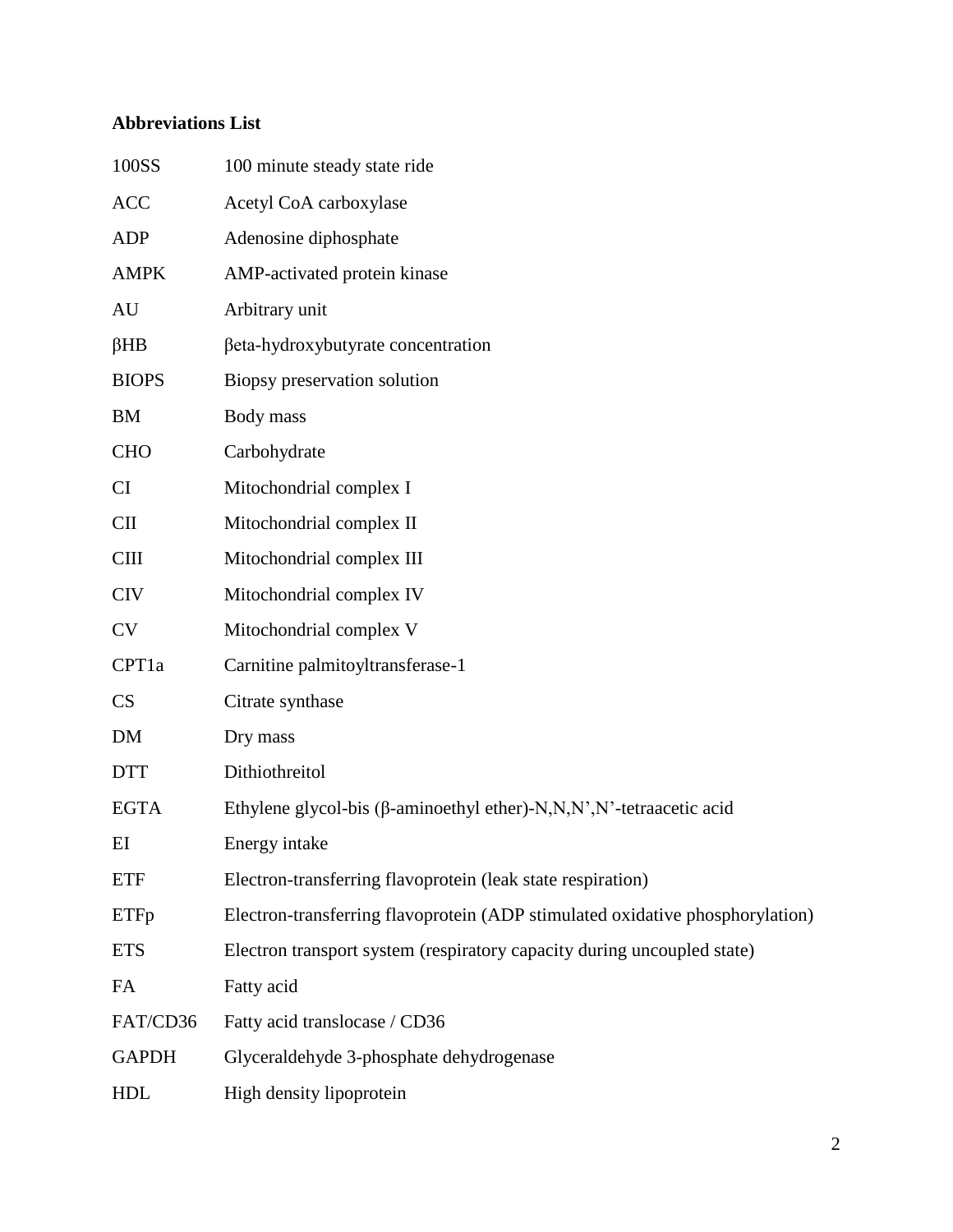| <b>HR</b>             | Heart rate                              |
|-----------------------|-----------------------------------------|
| <b>LDL</b>            | Low density lipoprotein                 |
| mTOR                  | Mammalian target of rapamycin           |
| <b>OXPHOS</b>         | Oxidative phosphorylation               |
| <b>PDH</b>            | Pyruvate dehydrogenase                  |
| <b>PPO</b>            | Peak power output                       |
| PO                    | Power output                            |
| <b>RER</b>            | Respiratory exchange ratio              |
| <b>RPE</b>            | Rate of perceived exertion              |
| RPS <sub>6</sub>      | S6 ribosomal protein                    |
| <b>SUIT</b>           | Substrate-uncoupler-inhibitor titration |
| <b>TT</b>             | Time-trial                              |
| $\rm \dot{V}O_2$ peak | Peak oxygen uptake                      |
| $\rm VCO_2$           | Volume of carbon dioxide produced       |
| $\rm \dot{V}O_2$      | Volume of oxygen consumed               |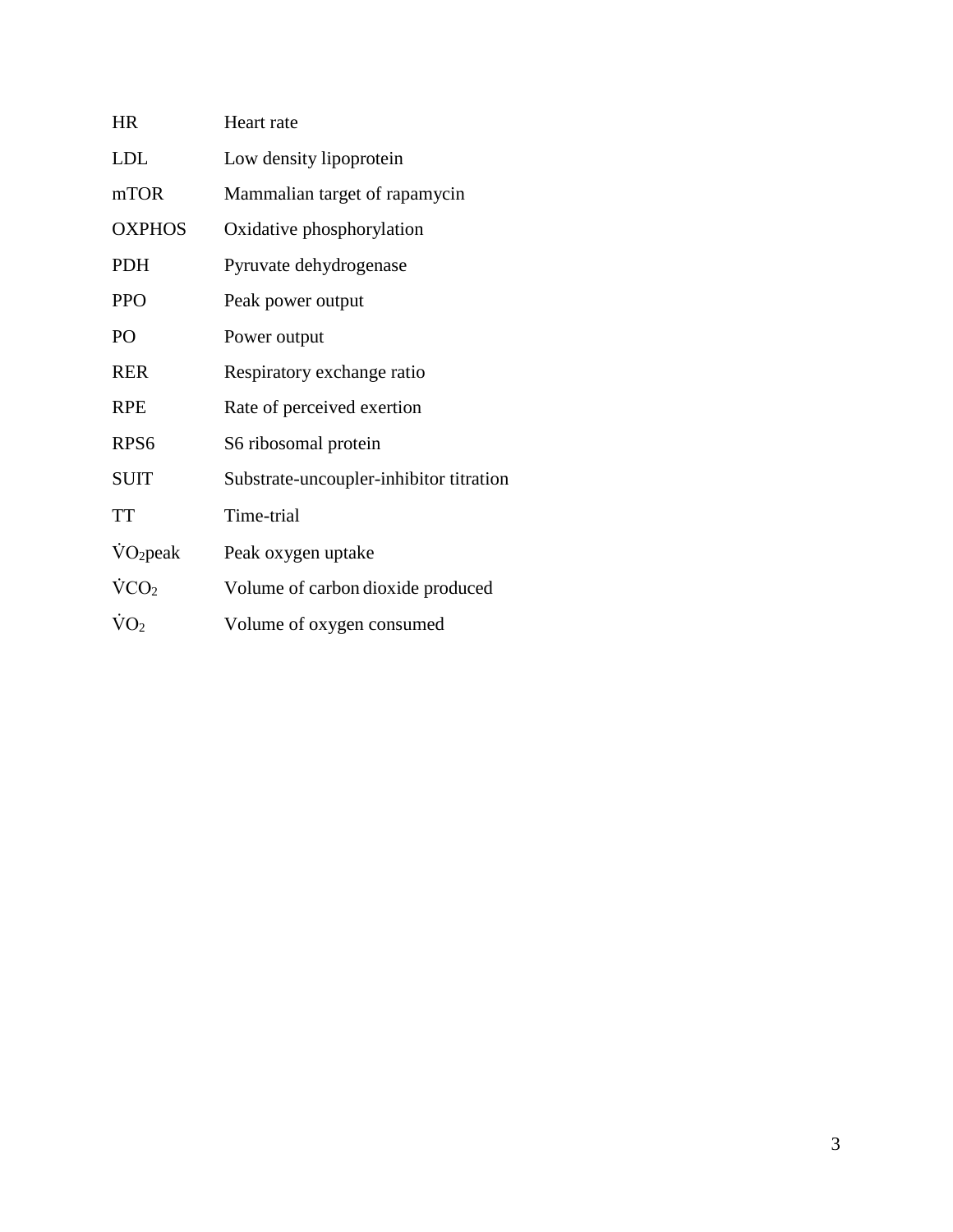# **Abstract**

High-fat, low-carbohydrate (CHO) diets increase whole-body rates of fat oxidation and downregulate CHO metabolism. We measured substrate utilization and skeletal muscle mitochondrial respiration to determine if these adaptations are driven by high-fat or low-CHO availability. In a randomized crossover design, eight male cyclists consumed five days of a high-CHO diet (HCHO, > 70% energy intake (EI)), followed by five days of either an isoenergetic high-fat (HFAT, > 65% EI) or high-protein diet (HPRO,  $> 65\%$  EI) with CHO intake 'clamped' at  $< 20\%$  EI. During the intervention, participants undertook daily exercise training. On day six, participants consumed a high-CHO diet, prior to undertaking 100 min of submaximal steady state cycling plus a ~30 min time trial. Following five days of HFAT, skeletal muscle mitochondrial respiration supported by octanoylcarnitine and pyruvate as well as uncoupled respiration was decreased at rest, and rates of whole-body fat oxidation were higher during exercise compared to HPRO. Following one day of HCHO intake, mitochondrial respiration returned to baseline values in HFAT while rates of substrate oxidation returned towards baseline in both conditions. These findings demonstrate that high dietary fat rather than low-CHO intake contributes to reductions in mitochondrial respiration and increases in whole-body rates of fat oxidation following a high-fat, low-CHO diet.

**Key words:** Carbohydrate oxidation, substrate oxidation rates, mitochondrial adaptations, cycling

# **Introduction**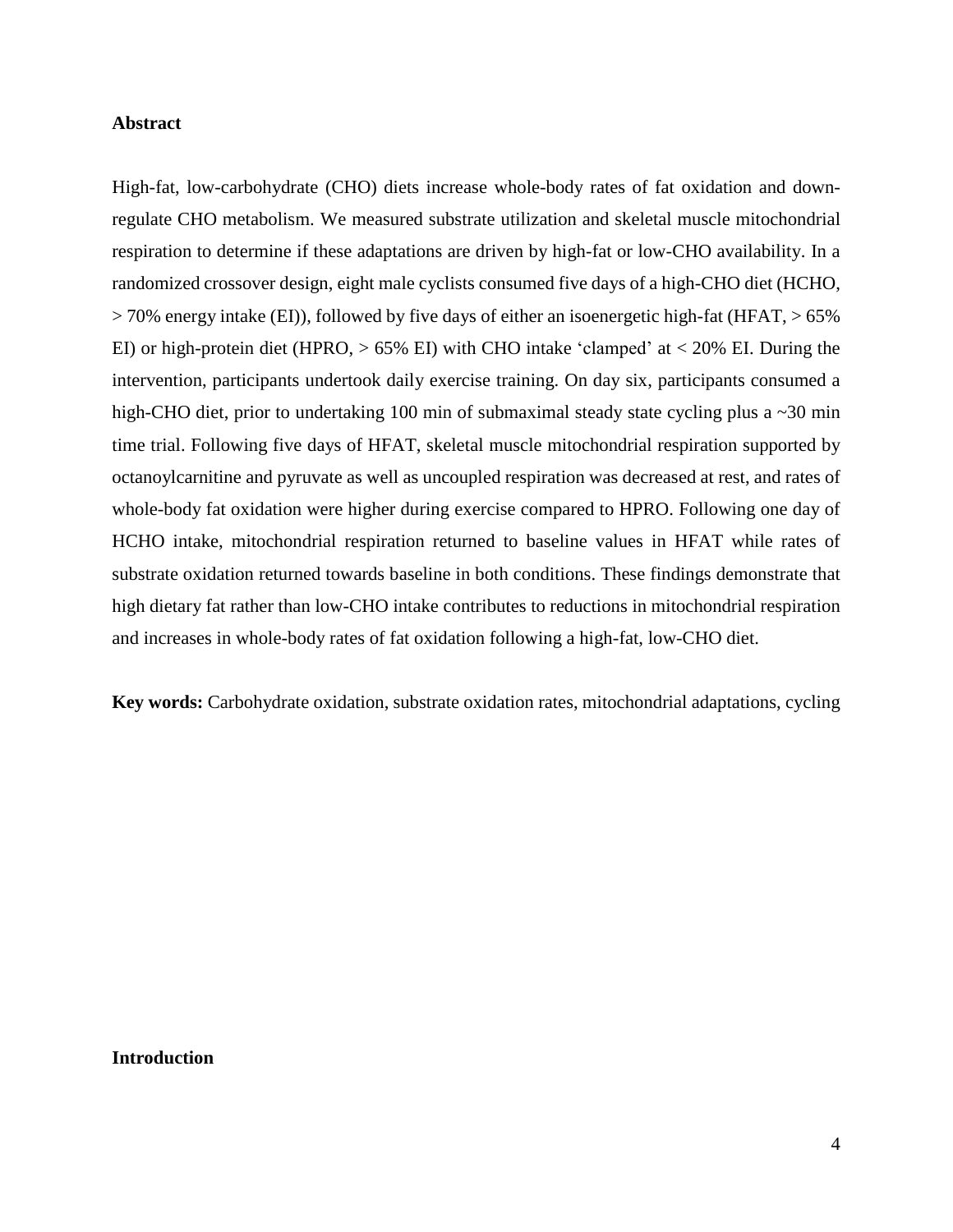High-fat, low-carbohydrate (CHO) diets have increased in popularity over the past two decades with regards to their efficacy for improving both metabolic health profiles [1] and athletic performance [2, 3]. Short-term (1-3 week) ingestion of a high-fat, low-CHO diet when compared with an isoenergetic high-CHO diet for the same duration increases rates of whole-body and muscle fat utilization and decreases the rate of muscle glycogenolysis during submaximal exercise [2, 4-6]. Such metabolic perturbations are robust and persist in the face of high-CHO availability from both endogenous and exogenous sources [4, 7, 8]. Impaired glycogenolysis as a consequence of high-fat, low-CHO diets has been explained by decreased pyruvate dehydrogenase (PDH) activation [5], suggesting impaired metabolic flexibility in skeletal muscle. A range of alterations in the activities of regulatory enzymes and/or signaling proteins in the pathways underlying skeletal muscle fat and CHO metabolism are likely to explain the changes observed with adaptation to a high-fat diet. However, to date it has not been possible to determine whether such adaptations are driven by high-fat or low-CHO availability as the protocols used in previous studies involved changes to both macronutrients simultaneously [2, 4, 5, 7]. Therefore, in order to elucidate the underlying mechanisms driving changes in metabolic flexibility, high-fat dietary intake must be compared to an isoenergetic diet, where CHO intake is clamped in both dietary interventions. Few studies have determined changes to skeletal muscle in well-trained humans following a high-fat diet and to date, no study has assessed mitochondrial respiration in this population to determine if this could explain changes in metabolic flexibility.

Therefore, the current investigation aimed to determine whether the metabolic perturbations induced by a high-fat diet are a result of high-fat or low-CHO availability. Well-trained humans were fed five days of either a high-fat diet or an isoenergetic high-protein diet (~65% energy intake (EI)) with CHO intake 'clamped' to  $<$  20% of total daily EI (2.6 g·kg<sup>-1</sup> body mass). We utilized whole-body expired gas measures together with assessment of skeletal muscle substrates, mitochondrial respiration and signaling proteins with putative roles in substrate metabolism in an effort to identify mechanisms underlying changes in the patterns of substrate oxidation observed following a high-fat diet. We hypothesized that whole body rates of fat oxidation would be greater following high-fat compared to a high-protein diet due to high-fat rather than low-CHO availability driving the shifts in fuel utilization and skeletal muscle mitochondrial respiration.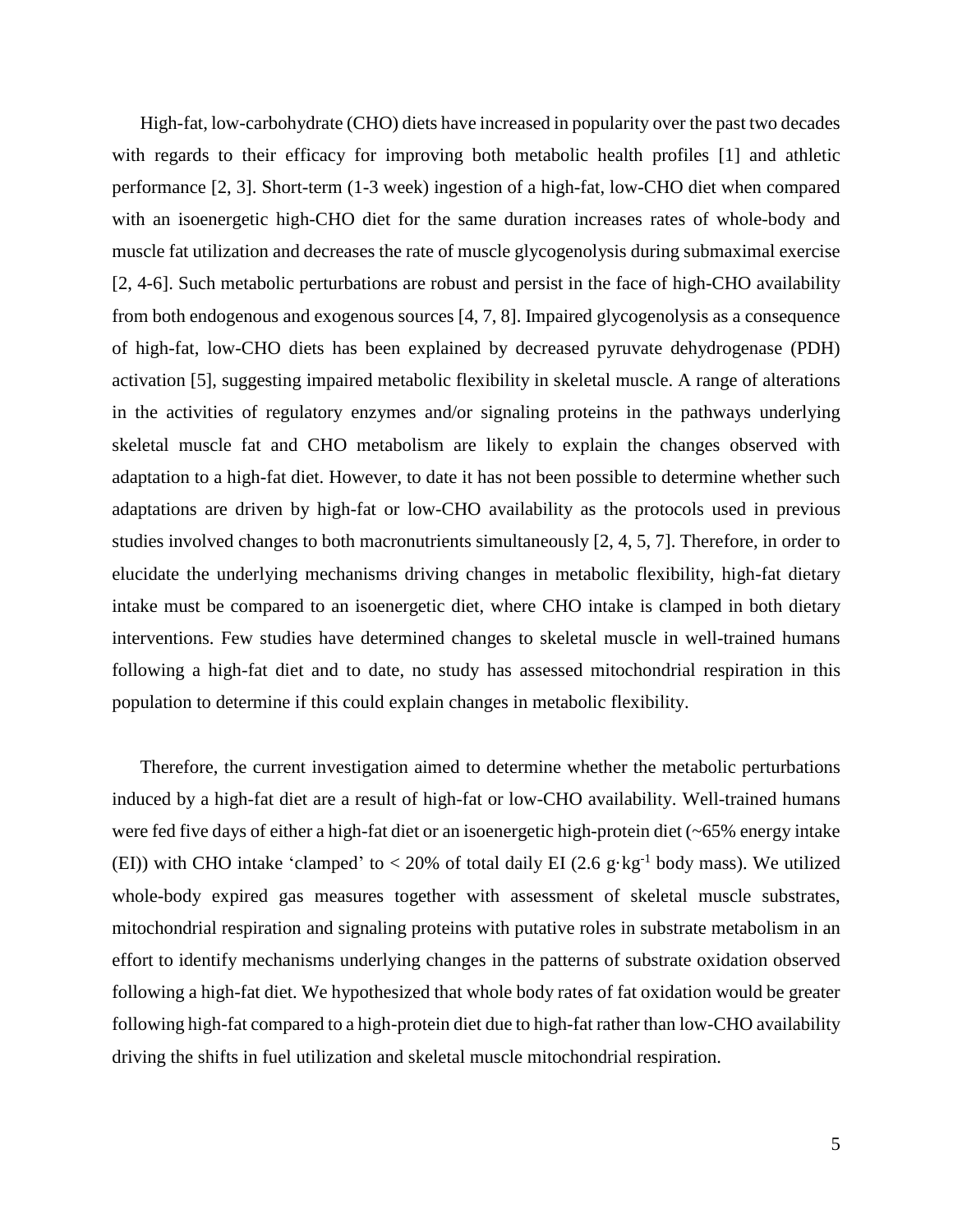# **Materials and Methods**

#### *Ethical Approval*

This study conformed to the standards set by the *Declaration of Helsinki* and was approved by the Human Research Ethics Committee of Australian Catholic University and registered with the Australian New Zealand Clinical Trials Registry (ACTRN12616000433404). Participants completed a medical history questionnaire to ensure they were free from illness and injury before commencing the study and were informed of all experimental procedures and possible risks prior to providing their written, informed consent.

#### *Overview of study design*

Eight well-trained male cyclists with a history of endurance training and riding  $> 200$  km week<sup>-1</sup> were recruited for this study. Participant characteristics were: age,  $25 \pm 4$  (SD) y; body mass (BM), 77.3  $\pm$  7.0 kg; VO<sub>2</sub>peak, 64.0  $\pm$  3.5 mL kg·min<sup>-1</sup>; peak power output (PPO), 380  $\pm$  36 W. An overview of the study design is shown in Figure 1. Each participant completed two experimental conditions in a block randomized, crossover design while undertaking supervised training. There was a  $\sim$ 14 day wash out period between conditions. It was not possible to blind participants to the dietary interventions. However, the principal researchers completing the data collection and performance measures were blinded to the order of experimental trials.

#### *Preliminary testing*

Each participant completed an incremental test to volitional fatigue on an electronically braked cycle ergometer (Lode Excalibur Sport, Groningen, Netherlands) to determine  $\rm\ddot{V}O_2$  peak and PPO [9]. During the maximal test and all subsequent experimental trials, expired gas was collected every 30 s via open-circuit spirometry (TrueOne 2400; Parvo Medics, Sandy, UT) and the instantaneous rates of  $O_2$  consumption ( $\rm\dot{VO}_2$ ) and  $\rm\dot{CO}_2$  production ( $\rm\dot{V}CO_2$ ) were used to calculate the respiratory exchange ratio (RER). Before each test, gas analyzers were calibrated with commercially available gases (16%  $O_2$ , 4%  $CO_2$ ) and volume flow was calibrated using a 3 L syringe. An individual's  $\dot{V}O_2$  peak was determined as the highest 30-s average. These data were used to calculate the work rate corresponding to 63% and 80% of PPO for the two experimental rides.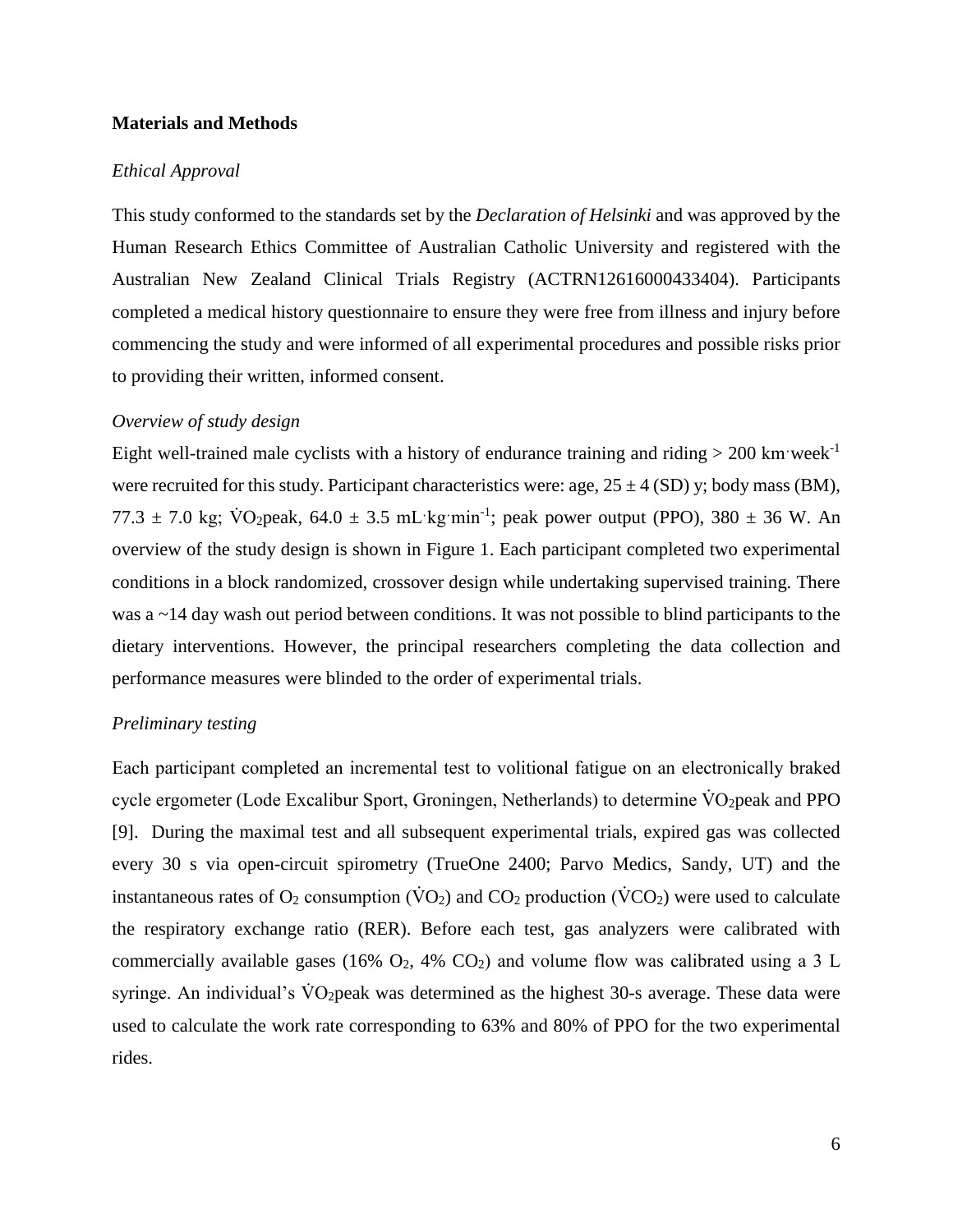# *Experimental trials*

Participants followed a 'controlled' high-CHO diet (72% EI),  $10 \text{ g} \cdot \text{kg}^{-1}$  BM [HCHO]) for five days prior to an experimental trial (see Table 1). Participants reported to the lab on the 5<sup>th</sup> day after an overnight fast and a resting blood sample (6 mL) was collected from an antecubital vein. Participants were then provided a standardized breakfast  $(2 g \cdot kg^{-1} BM CHO)$ . Two hours following breakfast, participants were weighed and a second blood sample was collected before they completed a 20 min continuous ride at 63% PPO. Expired gas and measures of heart rate (HR) and rating of perceived exertion (RPE) were collected during the last 5 min of the ride [10]. Water was consumed *ad libitum* and upon completion of the ride, a third blood sample was collected prior to participants leaving the lab for the final (5th) day of the HCHO diet.

The following morning, participants reported to the lab overnight fasted and a cannula (22G; Terumo, Tokyo, Japan) was inserted into an antecubital vein and a resting blood sample (6 mL) was collected. A resting muscle biopsy was then taken from the vastus lateralis using the percutaneous biopsy technique with suction applied [11]. Participants then repeated the 20 min continuous ride at 63% PPO in the fasted state, before commencing a high-intensity interval session (HIIT) (8 x 5 min at 80% PPO), as previously described [12]. The purpose of this interval session was to reduce muscle glycogen stores in both conditions prior to the dietary intervention.

# *Diet and Training Intervention*

Participants commenced five days of either a high-fat (HFAT) or a high-protein (HPRO) diet. The HFAT and HPRO diets comprised 67% EI from fat or protein and 19% EI from CHO (Table 1). Protein was provided as an alternative macronutrient to meet energy requirements, while CHO was 'clamped'. Total EI was  $0.22 \text{ MJ} \cdot \text{kg}^{-1}$  BM. The HFAT diet was comprised of  $\sim 55\%$  saturated and 45% unsaturated (mono and polyunsaturated) fats. Fiber intake was matched for both diets. All meals, snacks and energy-containing fluids were provided to participants in pre-prepared packages, with diets individualized for food preference. Participants completed a daily food checklist to maximize compliance and recorded all fluid (water) consumed on a daily basis during both trials. Caffeine ingestion was not permitted 24 h prior to an experimental trial and participants refrained from alcohol during the intervention period. During this time, participants followed a prescribed training program described previously [2] that closely matched each individual's habitual road cycle training volume. Training was matched for each experimental treatment and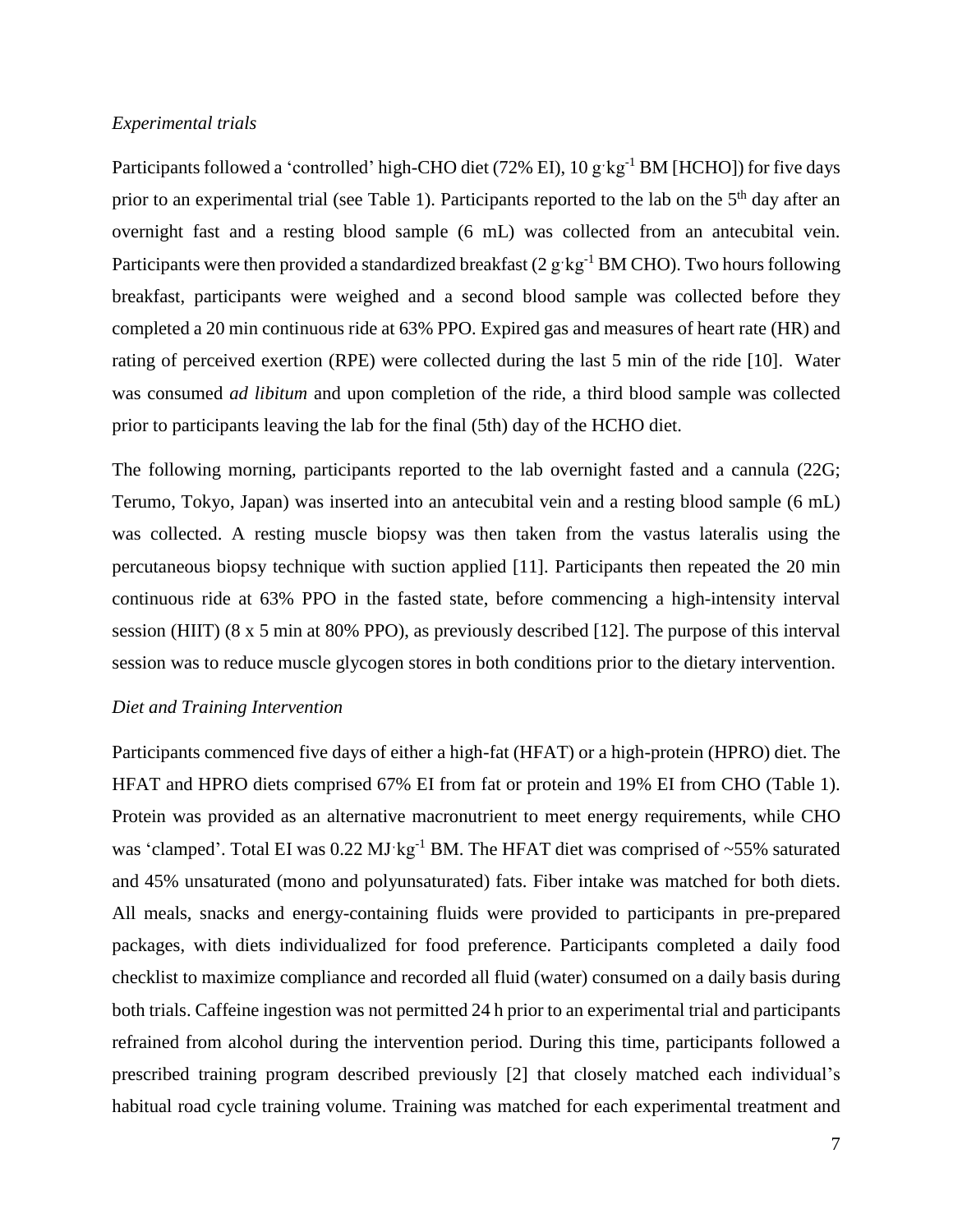participants were instructed to ride at a rating of perceived exertion (RPE) that corresponded to 11-13 [10] during each on-road session. Participants reported to the lab on day 4 and completed the same HIIT session as on day 1. On the morning of day 6, participants reported to the lab in a fasted state and a resting blood sample (6 mL) and muscle biopsy were collected before they completed a 20 min ride at 63% PPO. Participants were then provided with 1 day of a high-CHO diet (10 g $kg^{-1}$  BM CHO) (Table 1).

### *Performance ride*

After an overnight fast participants reported to the laboratory to complete a performance ride consisting of 100 min steady state (100SS) cycling at 63% PPO, followed by a 7 kJ $kg^{-1}$  BM time trial (TT). On arrival at the laboratory, a cannula was inserted into an antecubital vein and a fasted blood sample (10 mL) was collected. A muscle biopsy was then taken 2-3 cm distal from the previous incision. Participants then consumed breakfast  $(2 \text{ g/kg}^{-1} \text{ BM CHO})$  and rested for 120 min. Immediately prior to exercise participants were weighed and a second blood sample was collected. During exercise blood samples (10 mL) and measures of RPE and HR were collected every 20 min, with expired gas collected at 15, 35, 55, 75, and 95 min. Participants were provided with CHO in the form of isotonic gels (SiS GO Isotonic Gel; Blackburn, UK) and a 6% CHO solution (933 mL fluid, 2 gels total) every 20 min throughout the ride at a rate of 60 g $h^{-1}$  and water was consumed *ad libitum* during each trial. Immediately upon completion of the 100SS ride, a further muscle biopsy was taken. Participants then voided their bladder and had a 3 min rest prior to commencing the TT. Participants were instructed to complete the TT as fast as possible with visual feedback of cadence and verbal feedback of elapsed work as a percentage of the total work (every 10%). Participants were only provided the results of their TT performance upon study completion. Blood samples were collected immediately before and after the TT.

# *Rates of substrate oxidation and total energy expenditure*

Whole body rates of CHO and fat oxidation  $(g \cdot \text{min}^{-1})$  were calculated from respiratory gas samples collected during rides using the non-protein RER equations [13] which are based on the assumption that  $\overline{VO}_2$  and  $\overline{VCO}_2$  accurately reflect tissue  $O_2$  consumption and  $CO_2$  production: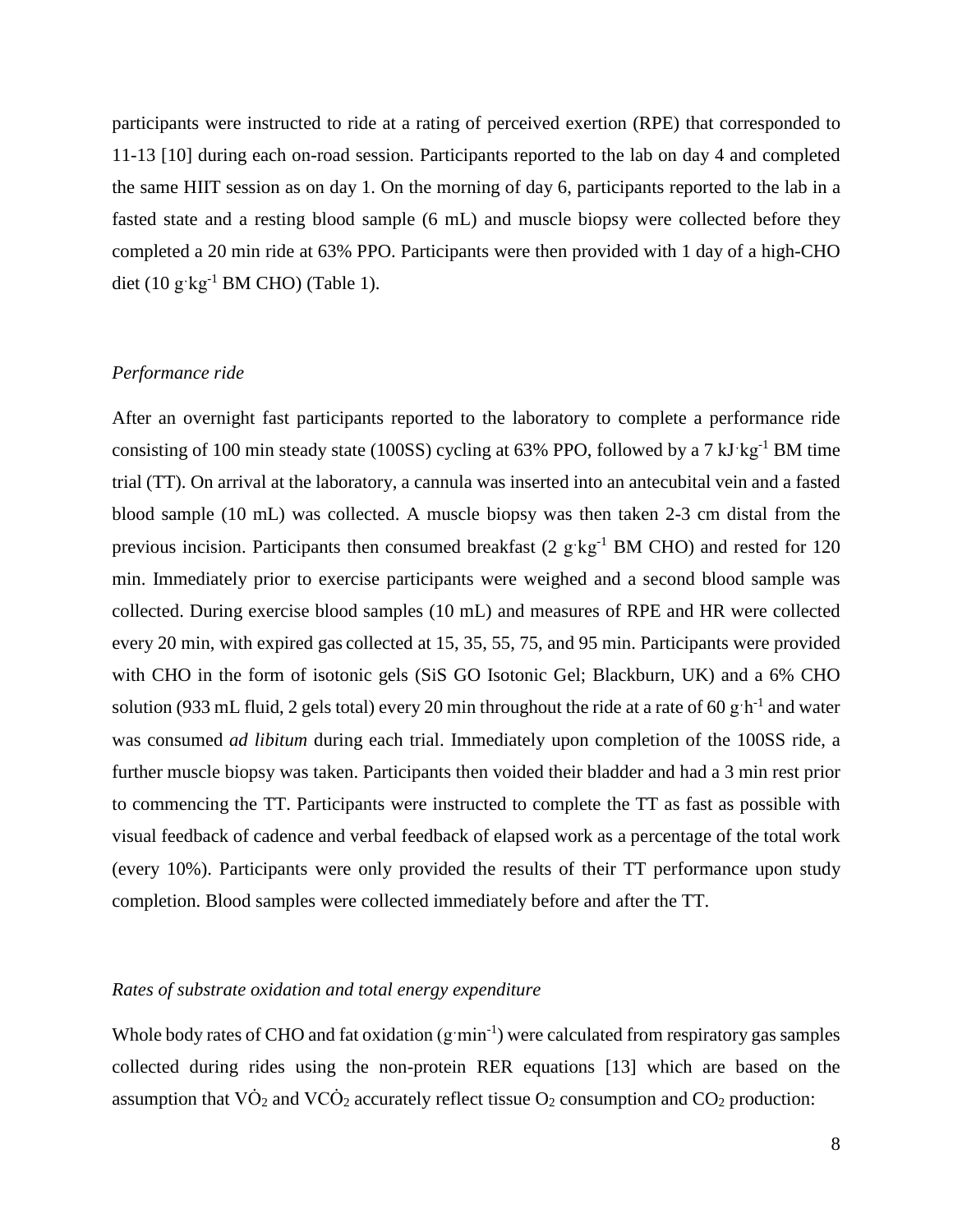CHO oxidation  $(g \text{ min}^{-1}) = 4.585 \text{ VCO}_2 (L \text{ min}^{-1}) - 3.226 \text{ VO}_2 (L \text{ min}^{-1})$ Fat oxidation  $(g \text{ min}^{-1}) = 1.695 \text{ VO}_2 (L \text{ min}^{-1}) - 1.701 \text{ VCO}_2 (L \text{ min}^{-1}).$ 

Rates of CHO and fatty acid oxidation (umol·kg·min<sup>-1</sup>) were calculated by converting the rates of oxidation (g·kg·min<sup>-1</sup>) to their molar equivalent. It was assumed that 6 moles of  $O_2$  is consumed and 6 moles of  $CO<sub>2</sub>$  is produced for each mole of CHO (180 g) oxidized and that the molecular mass of human triacylglycerol is 855.3 g·mol<sup>-1</sup>. The molar rates of triacylglycerol oxidation were multiplied by 3 because each molecule contains 3 moles fatty acid.

# *Blood sampling and analyses*

Blood samples (6-10 mL) were collected into vacutainers containing EDTA and immediately analyzed for blood lactate (YSI 2900 STAT Plus, Yellow Springs, OH, USA) and total cholesterol, high density lipoproteins (HDL), low density lipoproteins (LDL) and triglycerides (Cobas b 101, Roche Diagnostics Ltd, Basel, Switzerland). The remaining sample was then centrifuged at 1,500 *g* for 10 min at 4 °C, and aliquots of plasma were stored at -80 °C for later analysis of FFA (Wako Pure Chemical Industries, Ltd, Osaka, Japan), glycerol (Sigma-Aldrich, Ltd, Australia), insulin (R-Biopharm – Laboratory Diagnostics Pty Ltd, NSW, Australia), βeta-hydroxybutyrate (βHB) (Sigma-Aldrich, Ltd, Australia) and glucose (Melbourne Pathology, Vic, Australia) concentration.

### *Mitochondrial respiration analyses*

Vastus lateralis muscle biopsies were excised and 10-20 mg was immediately placed into 3 mL of ice-cold biopsy preservation solution (BIOPS) [2.77 mM CaK<sup>2</sup> ethylene glycol-bis(β-aminoethyl ether)-N,N,N',N'-tetraacetic acid (EGTA), 7.23 mM K<sub>2</sub>EGTA, 5.77 mM Na<sub>2</sub>ATP, 6.56 mM MgCl2·6 H2O, 20 mM taurine, 15 mM Na2Phosphocreatine, 20 mM imidazole, 0.5 mM dithiothreitol (DTT), 50 mM MES hydrate; pH 7.1]. Muscle fibers were mechanically separated in ice-cold BIOPS to maximize fiber surface area and transferred into ice-cold BIOPS supplemented with saponin (50  $\mu$ g·mL<sup>-1</sup>) for 30 min with agitation to permeabilize the sarcolemma and allow diffusion of substrates. Fibers were then washed 3 times via agitation in ice-cold MiR05 respiration medium (20 mM 4-(2-hydroxyethyl)-1-piperazine ethanesulfonic acid (HEPES), 0.5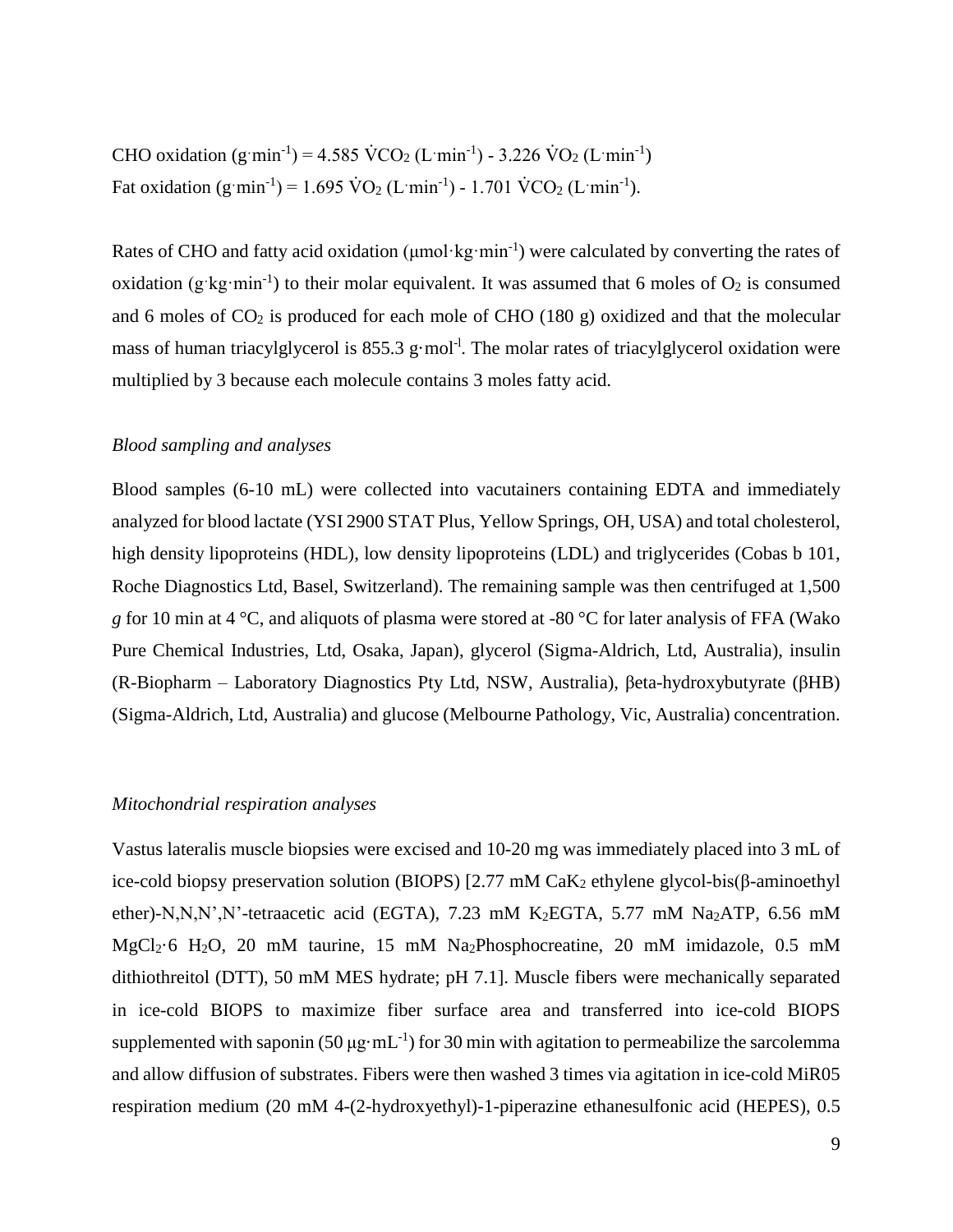mM EGTA, 10 mM KH<sub>2</sub>PO<sub>4</sub>, 3 mM MgCl<sub>2</sub>·6H<sub>2</sub>O, 60 mM lactobionic acid, 20 mM taurine, 110 mM D-sucrose, 1  $g \cdot L^{-1}$  bovine serum albumin (BSA); pH 7.1). Fiber bundles were divided and weighed on a microbalance (1.5-3 mg each) for respirometry analysis in duplicate. All respiration analyses were commenced within 1 h of sampling.

Electron transport system (ETS) and oxidative phosphorylation (OXPHOS) respiration were measured by the Oxygraph O2k high resolution respirometer (Oroboros Instruments, Innsbruck, Austria) via a substrate-uncoupler-inhibitor titration (SUIT) protocol at 37 °C in MIR05 respiration medium with magnetic stirring at 750 rpm. Briefly, after fibers were added and  $O<sub>2</sub>$  was injected to the respiration chamber (maintained between 300 and 500 pmol), the sequential addition SUIT protocol commenced with titrations of malate (2 mM final concentration) and octanoylcarnitine (0.2 mM) to determine leak electron-transferring flavoprotein (ETF) respiration. OXPHOS ETF (ETFp) respiration was assessed by addition of adenosine diphosphate (ADP; 5 mM), complex I (CI) substrate pyruvate (5 mM) and complex II (CII) substrate succinate (10 mM). Cytochrome c (10 μM) was added to confirm mitochondrial membrane integrity, and titrations of carbonyl cyanide-4-(trifluoromethoxy)phenylhydrazone (FCCP; 0.025 μM) were added to determine uncoupled respiratory flux. Complex-specific respiration was inhibited by the addition of rotenone (1 μM) and antimycin A (5 μM) to CI and complex III (CIII), respectively. Finally, complex IV (CIV) capacity was measured during oxidation of N,N,N',N'-Tetramethyl-p-phenylenediamine dihydrochloride (TMPD;  $0.5$  mM) with ascorbate (2 mM).  $O_2$  flux due to auto-oxidation of these chemicals was determined after inhibition of complex IV (CIV) with sodium azide (15 mM) then subtracted from the raw CIV  $O_2$  flux. Chamber  $O_2$  concentration was maintained between 300 and 450 µmol $^{\circ}$ L<sup>-1</sup>. Mass-specific O<sub>2</sub> flux was determined from steady-state flux normalized to tissue wet weight and adjusted for instrumental background and residual  $O<sub>2</sub>$  consumption.

# *Muscle glycogen concentration*

Muscle glycogen concentration was determined as described previously [14]. In brief, ~20 mg of muscle was freeze-dried and powdered, with all visible connective tissue removed under a microscope. Glycogen was then extracted from the freeze-dried sample and glycogen concentration was determined via enzymatic analysis [15].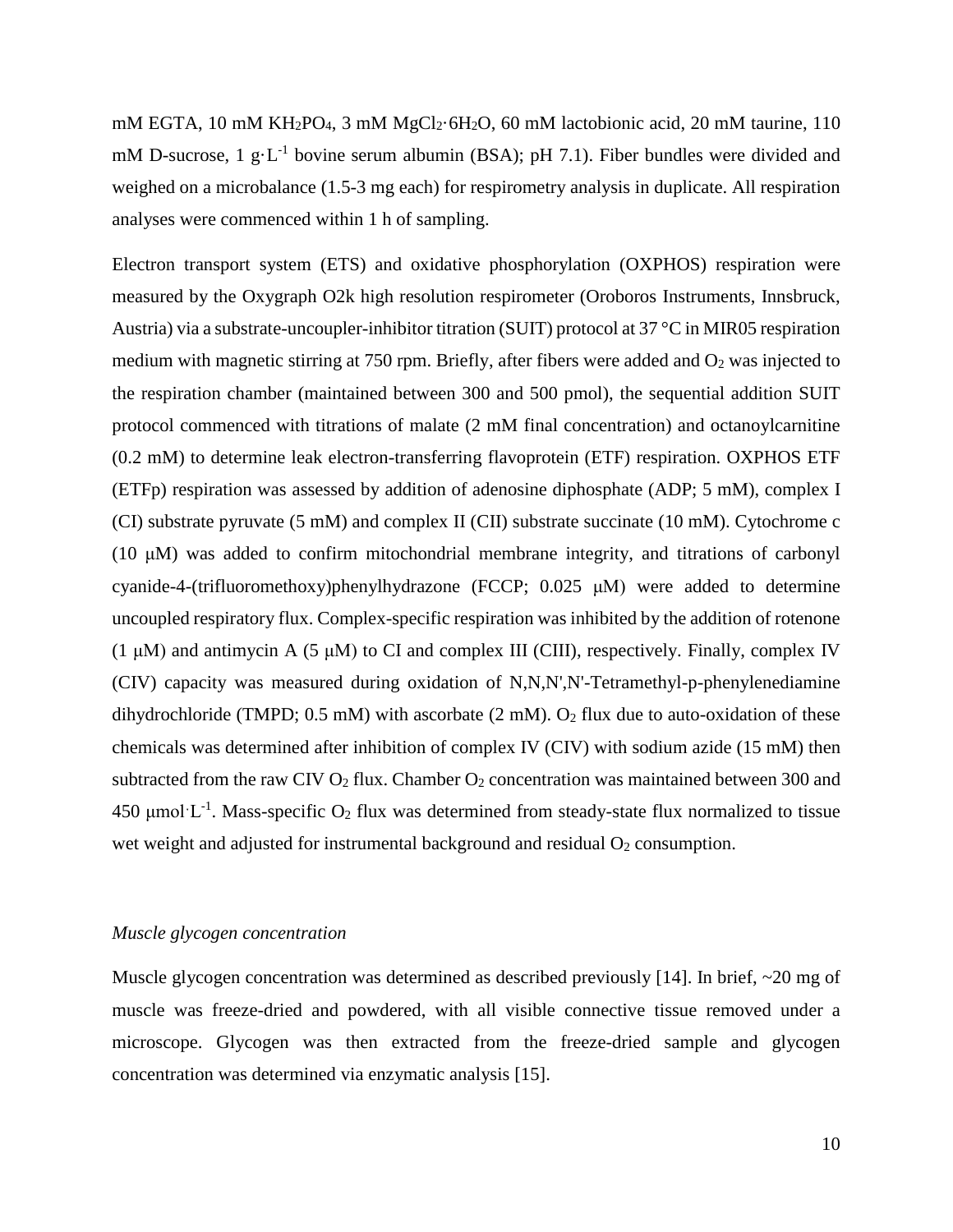#### *Citrate synthase activity*

Whole skeletal muscle lysates were prepared at a concentration of 2 mg $mL^{-1}$  and 5  $\mu$ L of sample was loaded onto a 96-well microtiter plate with 40 μL of 3 mM acetyl CoA, and 25 μL of 1 mM 5,5'-dithiobis [2-nitrobenzoic acid] (DTNB) in 165 μL of 100 mM Tris buffer (pH 8.3). Subsequently, 15 μL of 10 mM oxaloacetic acid was added to each well and immediately analyzed using a SpectraMax Paradigm plate reader (Molecular Devices, Sunnyvale, CA). Absorbance was read at 412 nm and was recorded every 15 s for 3 min after 30 s of linear agitation. Maximal activity was recorded with citrate synthase activity reported in mol·h·kg<sup>-1</sup> protein.

# *Protein analyses*

For generation of whole skeletal muscle lysates, ~40 mg of skeletal muscle was homogenized in buffer containing 50 mM Tris·HCl, pH 7.5, 1 mM EDTA, 1 mM EGTA, 10% glycerol, 1% Triton X-100, 50 mM sodium fluoride, 5 mM sodium pyrophosphate, 1 mM DTT, 10 μg/mL trypsin inhibitor, 2  $\mu$ g·mL<sup>-1</sup> aprotinin, 1 mM benzamidine, and 1 mM phenylmethylsulfonyl fluoride. Samples were spun at  $16,000 g$  for 30 min at  $4^{\circ}$ C and supernatant was collected. After determination of protein concentration via bicinchoninic acid protein assay (Pierce, Rockford, IL), lysates were resuspended in Laemmli sample buffer and 10 µg protein of each sample was loaded into 4–20% Mini-PROTEAN TGX Stain-Free Gels (Bio-Rad Laboratories, California, USA). For OXPHOS antibody cocktail, 8.5 µg protein from unboiled lysates were loaded into 12% polyacrylamide gels. Following electrophoresis, gels were activated according to the manufacturer's instructions (Chemidoc; Bio-Rad Laboratories, Gladesville, Australia) and transferred to polyvinylidine fluoride (PVDF) membranes. After transfer, a Stain-Free image was obtained for protein loading normalization before rinsing membranes briefly in distilled water, blocking for 1 h with 5% nonfat milk, washing three times (5 min each wash) with 10 mM Tris·HCl, 100 mM NaCl, and 0.02% Tween 20 solution (TBST) and incubating with primary antibody diluted in TBST  $(1:1,000)$  overnight at  $4^{\circ}$ C on a shaker. Membranes were incubated for 1 h the next day with a secondary antibody diluted in TBST (1:2,000) and proteins were detected via enhanced chemiluminescence (Amersham Biosciences, Buckinghamshire, UK; Pierce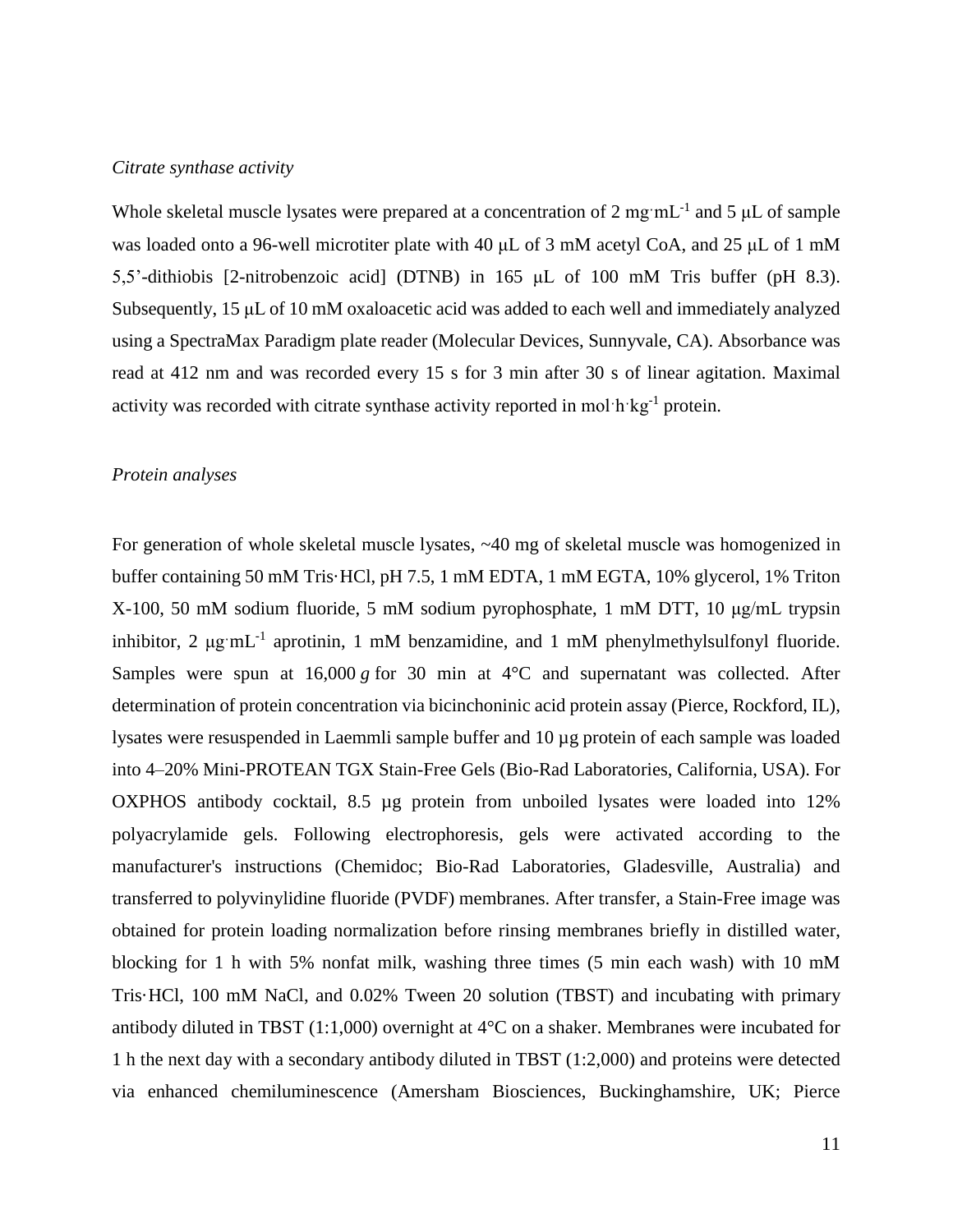Biotechnology) and quantified by densitometry (Chemidoc; Bio-Rad Laboratories). Time points and both diets for each subject were run on the same gel.

Antibodies against fatty acid translocase (FAT/CD36) (no. 14347), Carnitine palmitoyltransferase-1 (CPT1A) (no. 12252), AMP-activated protein kinase (AMPKα) (no. 2532), phospho-AMPK<sup>Thr172</sup> (no. 2531), Acetyl CoA Carboxylase (ACC) (no.3662), phospho-ACC<sup>Ser79</sup> (no.3661), mammalian target of rapamycin (mTOR) (no. 2972), phospho-mTOR<sup>Ser2448</sup> (no. 2971), S6 Ribosomal Protein RPS6 (no. 2217), phospho-RPS6<sup>Ser235/236</sup> (no. 2211), Citrate Synthase (no. 14309), Glyceraldehyde 3-phosphate dehydrogenase (GAPDH) (no. 2118) were purchased from Cell Signaling Technology (Danvers, MA) and total OXPHOS (no. 110411) purchased from Abcam (Cambridge, UK). Volume density of each target band was normalized to total protein loaded into each lane using Stain-Free technology (Bio-Rad Laboratories), excluding OXPHOS cocktail which was normalized to GAPDH imaged from the same membrane following the addition of stripping buffer (Thermo Fisher Scientific) to the OXPHOS membrane and re-probing for GAPDH. Following protein loading normalization, each phosphoprotein was then normalized to its respective total protein.

#### *Statistics*

Statistical analysis was undertaken using SPSS (Version 20 for Windows, SPSS Inc, Chicago, IL). Data from the two experimental conditions were analyzed using a linear mixed model (treatment × time) and subsequent *post hoc* comparisons were completed within the linear mixed model based on least significant difference. Separate analysis was completed to compare day five of high-CHO diet to 100SS (fed) and day one of HFAT or HPRO to five days post-diet (fasted). Normality was visually assessed using the linear model residuals. Differences in TT performance between trials were compared using a Student's paired t-test. Statistical significance was considered at P < 0.05. All data are represented as mean ± SD.

#### **Results**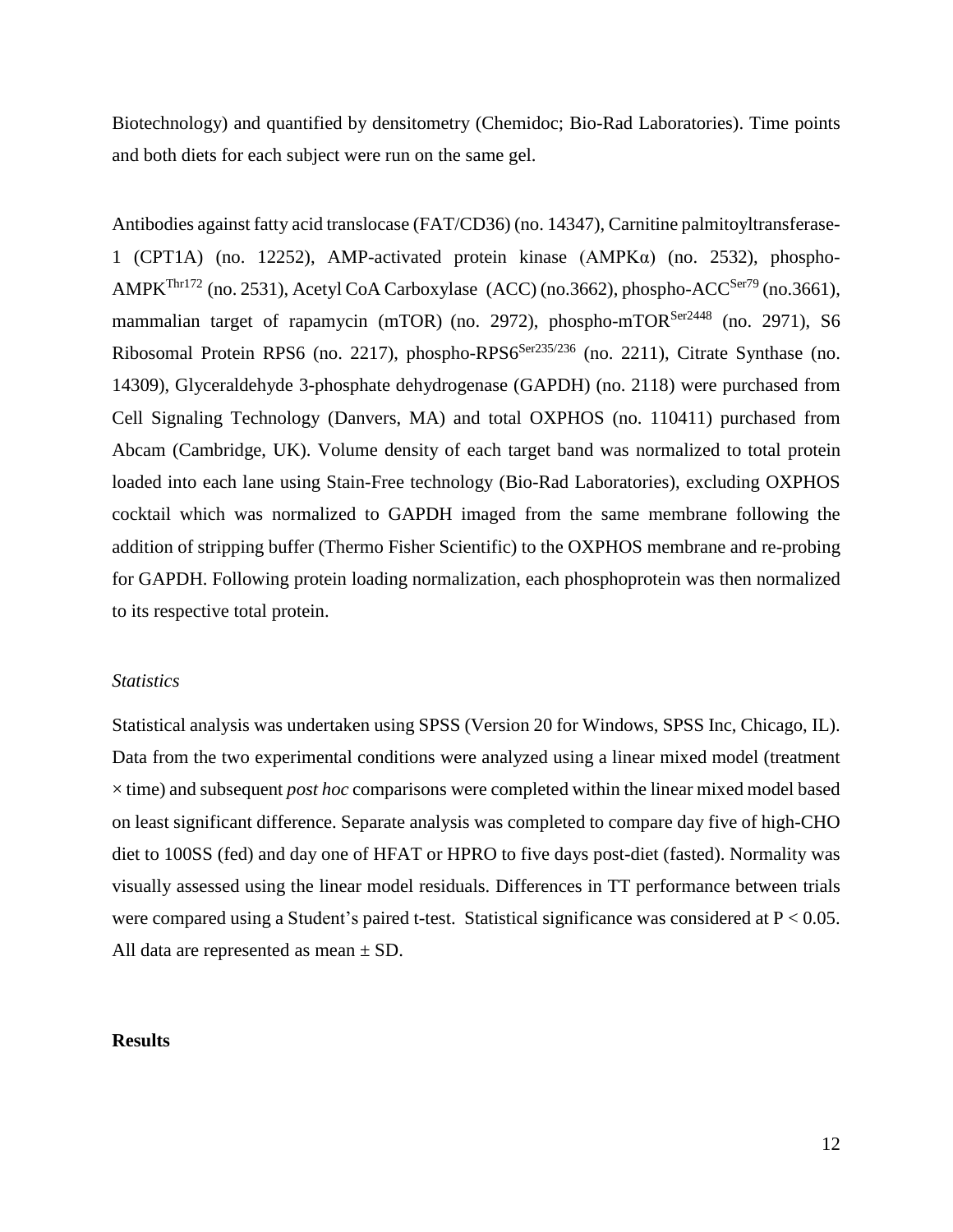All participants complied with the prescribed dietary (Table 1) and training intervention for both conditions. No difference was reported across the 5-day intervention periods for distance covered or RPE during training for either diet (HFAT,  $222 \pm 23$  km,  $13 \pm 0.5$ ; HPRO,  $196 \pm 29$  km,  $13 \pm 13$ 0.7 respectively).

#### *Muscle glycogen concentrations*

There was a significant main effect of time for muscle glycogen concentration  $(P < 0.001)$  (Figure 2). Muscle glycogen was reduced in both HFAT and HPRO conditions pre- to post-diet ( $P <$ 0.001). Following one day of high-CHO diet, muscle glycogen increased by ~45% in both HFAT and HPRO conditions ( $P < 0.001$ ) but was not restored back to pre-diet values in HFAT ( $P <$ 0.001). Following 100SS, muscle glycogen was reduced in both HFAT and HPRO conditions (526  $\pm$  86 to 411  $\pm$  62 mmol·kg<sup>-1</sup> dry mass (DM), P=0.033; 637  $\pm$  87 to 420  $\pm$  92 mmol·kg<sup>-1</sup> DM, P < 0.001, respectively); however, no difference in the percentage change from pre- to post-exercise was measured between conditions.

#### *Rates of substrate oxidation*

There was a significant interaction effect for RER and rates of CHO and fat oxidation (all  $P =$ 0.001) (Figure 3A, B, C) after five days of either HFAT or HPRO diet. RER was reduced pre- to post-diet for both HFAT and HPRO (0.90  $\pm$  0.02 to 0.79  $\pm$  0.02; 0.90  $\pm$  0.03 to 0.86  $\pm$  0.02, P  $\le$ 0.001 respectively) and was lower post-diet in HFAT compared to HPRO  $(P < 0.001)$ . Rates of fat oxidation increased after five days of HFAT and HPRO and were greater in HFAT compared to HPRO post-diet (55  $\pm$  7 vs. 36  $\pm$  6 µmol·kg·min<sup>-1</sup>, P < 0.001). Concomitantly, rates of CHO oxidation were reduced pre- to post-diet in both conditions and were lower in HFAT than HPRO post-diet (106  $\pm$  20 µmol·kg·min<sup>-1</sup> vs. 169  $\pm$  17 µmol·kg·min<sup>-1</sup>, P < 0.001). Following one day of high-CHO diet, RER values returned to baseline in the HPRO trial during the first 20 min of 100SS, but remained lower than baseline in the HFAT trial (HFAT  $0.93 \pm 0.02$  to  $0.90 \pm 0.03$ , P  $= 0.002$ ). RER was lower in HFAT compared to HPRO during the first 40 min of 100SS (P < 0.04). Following one day of high-CHO diet, rates of CHO oxidation were lower than baseline during 100SS following HFAT ( $P < 0.001$ ) and were significantly lower during 100SS in HFAT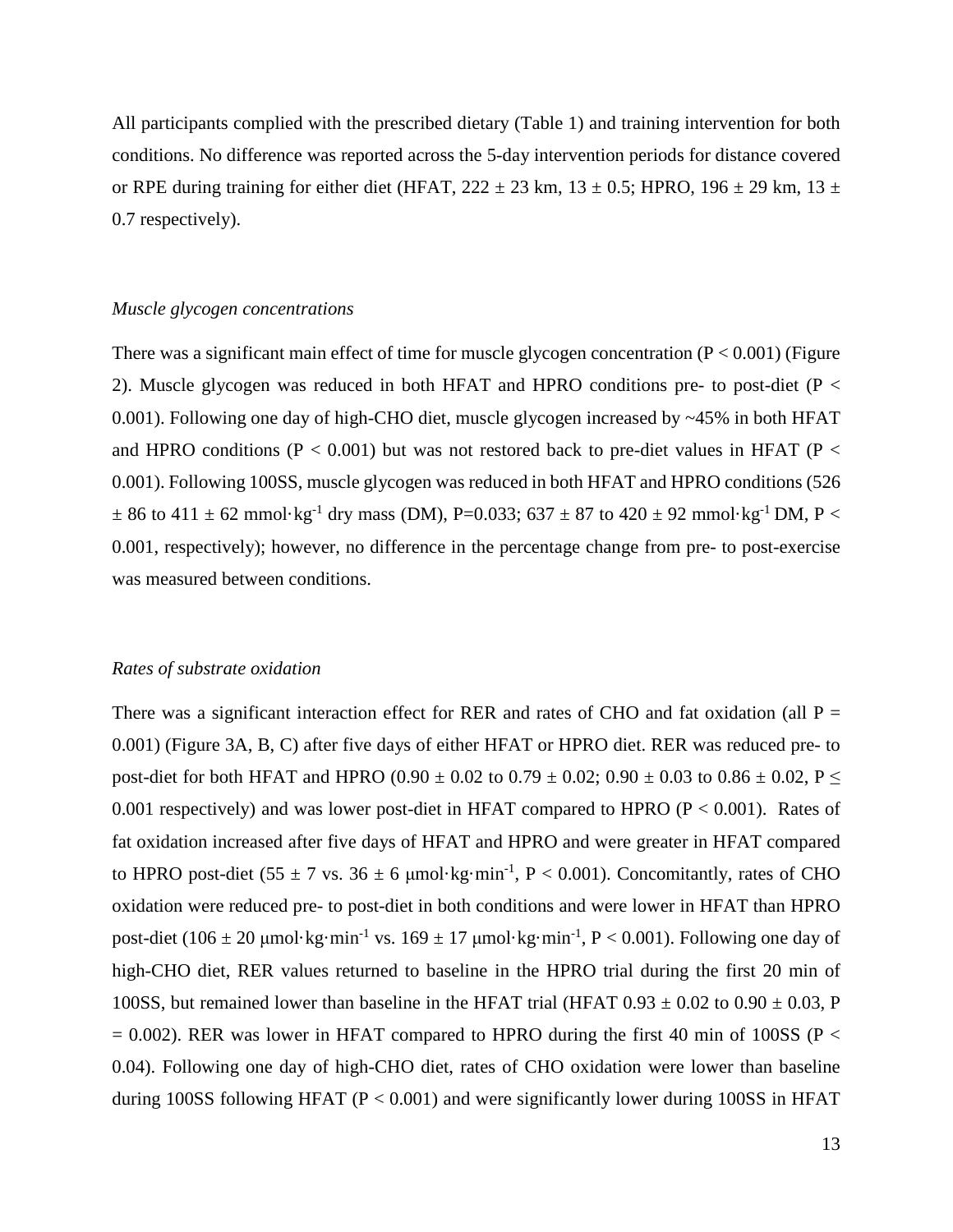compared to HPRO (213  $\pm$  35 vs. 241  $\pm$  31 µmol·kg·min<sup>-1</sup>, P = 0.025, respectively). Rates of CHO oxidation declined throughout 100SS in HPRO (from 241  $\pm$  31 to 215  $\pm$  26 µmol·kg·min<sup>-1</sup>, P < 0.001), but remained stable in HFAT ( $\sim$ 208 µmol·kg·min<sup>-1</sup>). Despite one day of high-CHO diet, rates of fat oxidation remained elevated above baseline in the HFAT trial during the first 20 min of 100SS ( $P = 0.002$ ) but returned to baseline in HPRO. During the first 20 min of 100SS, rates of fat oxidation were significantly higher in HFAT than HPRO (0.53  $\pm$  0.11 vs. 0.38  $\pm$  0.18  $\mu$ mol·kg·min-1, P = 0.010) and remained higher than HPRO after 40 and 80 min of exercise. Rates of fat oxidation increased during 100SS in both HFAT and HPRO (P < 0.05).

# *Blood metabolites pre- and post-diet*

There was a main effect of time for FFA concentration  $(P < 0.001)$  pre- to post-diet. FFA concentration was greater following exercise post-diet compared to pre-diet in both HFAT (0.31 mM to 0.58 mM,  $P < 0.001$ ) and HPRO (0.33 to 0.56 mM,  $P < 0.001$ ). There was a significant main effect of time ( $P = 0.013$ ) and condition ( $P = 0.048$ ) for LDL cholesterol. LDL cholesterol increased pre- to post-diet in HFAT (2.44  $\pm$  0.63 to 2.93  $\pm$  0.75 mM) and was higher than HPRO post-diet (2.93  $\pm$  0.75 vs 2.55  $\pm$  0.71, P = 0.025). There was a significant interaction for HDL cholesterol and triglycerides ( $P = 0.010, 0.042$ , respectively) between HFAT and HPRO. HDL cholesterol increased  $(1.01 \pm 0.20 \text{ to } 1.30 \pm 0.23 \text{ mM}, P < 0.001)$  pre-to post-diet to be greater than HPRO (1.08  $\pm$  0.20 mM), while triglycerides decreased (1.26  $\pm$  0.46 to 0.69  $\pm$  0.36 mM, P = 0.001) to be lower than HPRO (1.06  $\pm$  0.45 mM). No difference in total cholesterol was measured between conditions from pre- to post-diet.

# *Blood metabolites during the performance ride*

There was a significant interaction for plasma glycerol concentration between HFAT and HPRO  $(P = 0.035$ ; Figure 4A). Glycerol concentration increased significantly from rest after 60 min of exercise in HFAT and remained elevated until after the TT. Glycerol concentrations were significantly higher in HFAT than HPRO after 40 min of 100SS. There was a significant effect of time for plasma FFA ( $P < 0.001$ ), although no differences were observed between diets (Figure 4B). FFA concentrations decreased 2 h following CHO breakfast in both conditions and were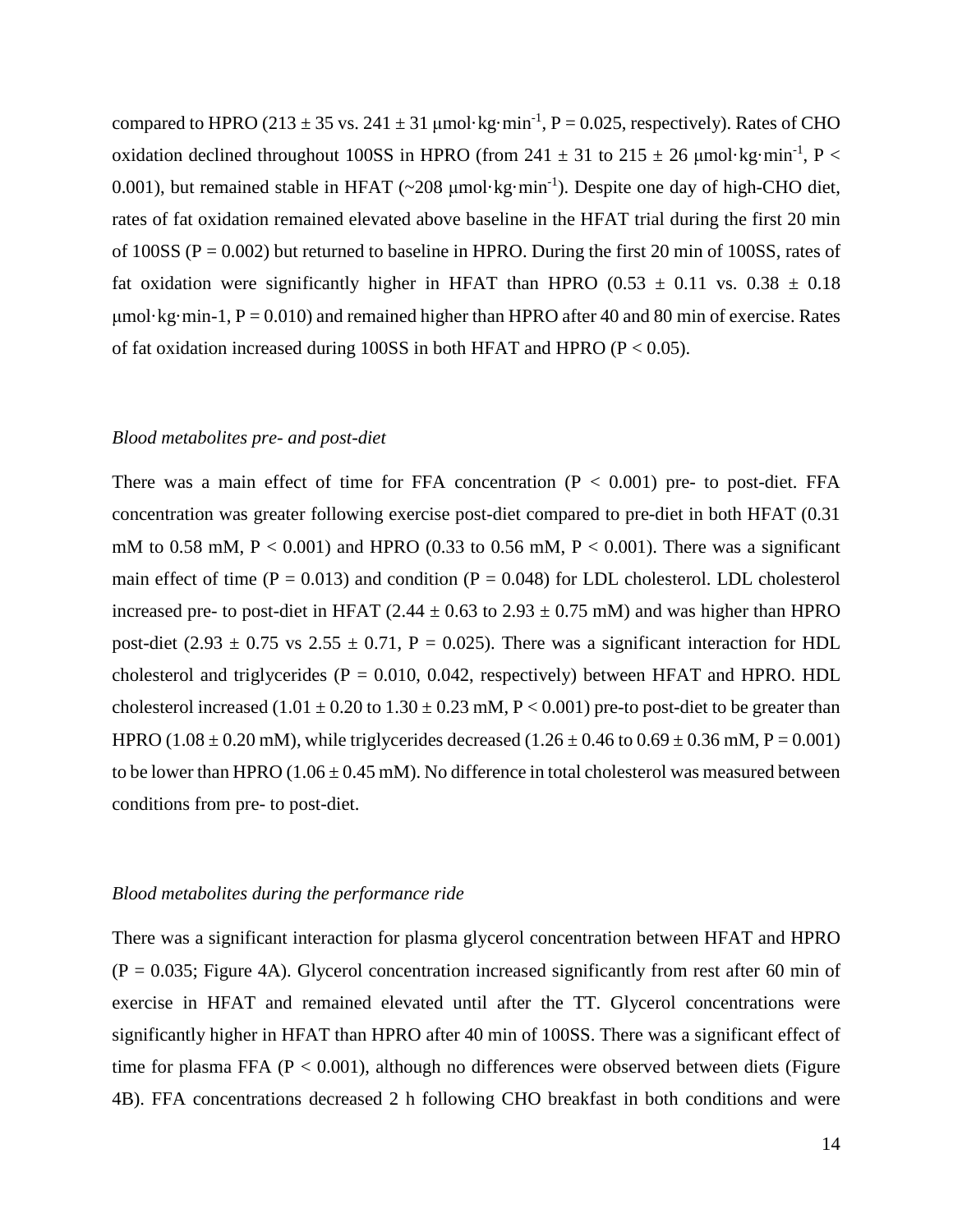elevated from resting values after 60 min of 100SS until completion of the TT. Plasma βHB concentrations increased following CHO breakfast and remained stable during 100SS in both conditions until after the TT (Figure 4C). There was a main effect of time for blood lactate, blood glucose and plasma insulin concentrations ( $P < 0.001$ ) during 100SS, but no differences between diets (Figure 4D-F). Blood glucose concentration decreased following CHO breakfast in both diets but following 40 min of exercise, glucose concentrations had increased back to resting values. Plasma insulin concentrations increased in both conditions after breakfast and remained elevated 2 h after ingestion. After onset of exercise, insulin concentrations were reduced in both conditions and were similar to pre-breakfast values throughout 100SS. Following 100SS, participants ingested a CHO drink which increased insulin concentrations in both conditions, but this increase was abolished following the onset of the TT. Blood lactate concentrations remained stable throughout 100SS in both conditions and were higher post TT compared to rest in HFAT (3.1  $\pm$ 1.1 mM) and HPRO  $(3.1 \pm 1.0 \text{ mM})$ .

# *TT Performance*

There was no difference in TT performance between diet conditions  $(30:59 \pm 2:55 \text{ vs. } 30:10 \pm 2:70 \text{ s.} 10:10 \pm 2:70 \text{ s.} 10:10 \pm 2:70 \text{ s.} 10:10 \pm 2:70 \text{ s.} 10:10 \pm 2:70 \text{ s.} 10:10 \pm 2:70 \text{ s.} 10:10 \pm 2:70 \text{ s.} 1$ min:sec for HFAT and HPRO, respectively). Mean PO during the TT were  $299 \pm 34$  W and  $304 \pm 1$ 35 W (P = 0.41) and HR averaged 168  $\pm$  9 bpm and 166  $\pm$  7 b.min<sup>-1</sup> in HFAT and HPRO, respectively. A significant reduction in BM was observed pre- to post-exercise ( $P < 0.04$ ) for both HFAT (-0.86  $\pm$  0.79 kg) and HPRO (-0.61  $\pm$  0.83 kg), although there were no differences between conditions. No difference in RPE was reported between conditions during 100SS although RPE increased throughout the exercise in both HFAT and HPRO (from  $11 \pm 1$  to  $14 \pm 1$ , P < 0.001).

# *Skeletal muscle mitochondrial respiration*

Based on differences in whole-body substrate oxidation rates pre- to post-diet and during prolonged exercise between HFAT and HPRO (Figure 3), we next tested if skeletal muscle mitochondrial substrate utilization was contributing to this outcome using a sequential addition SUIT protocol. Absolute O2k respiration measures taken from permeabilized skeletal muscle fiber bundles analyzed in duplicate from each participant at each time point and under each diet are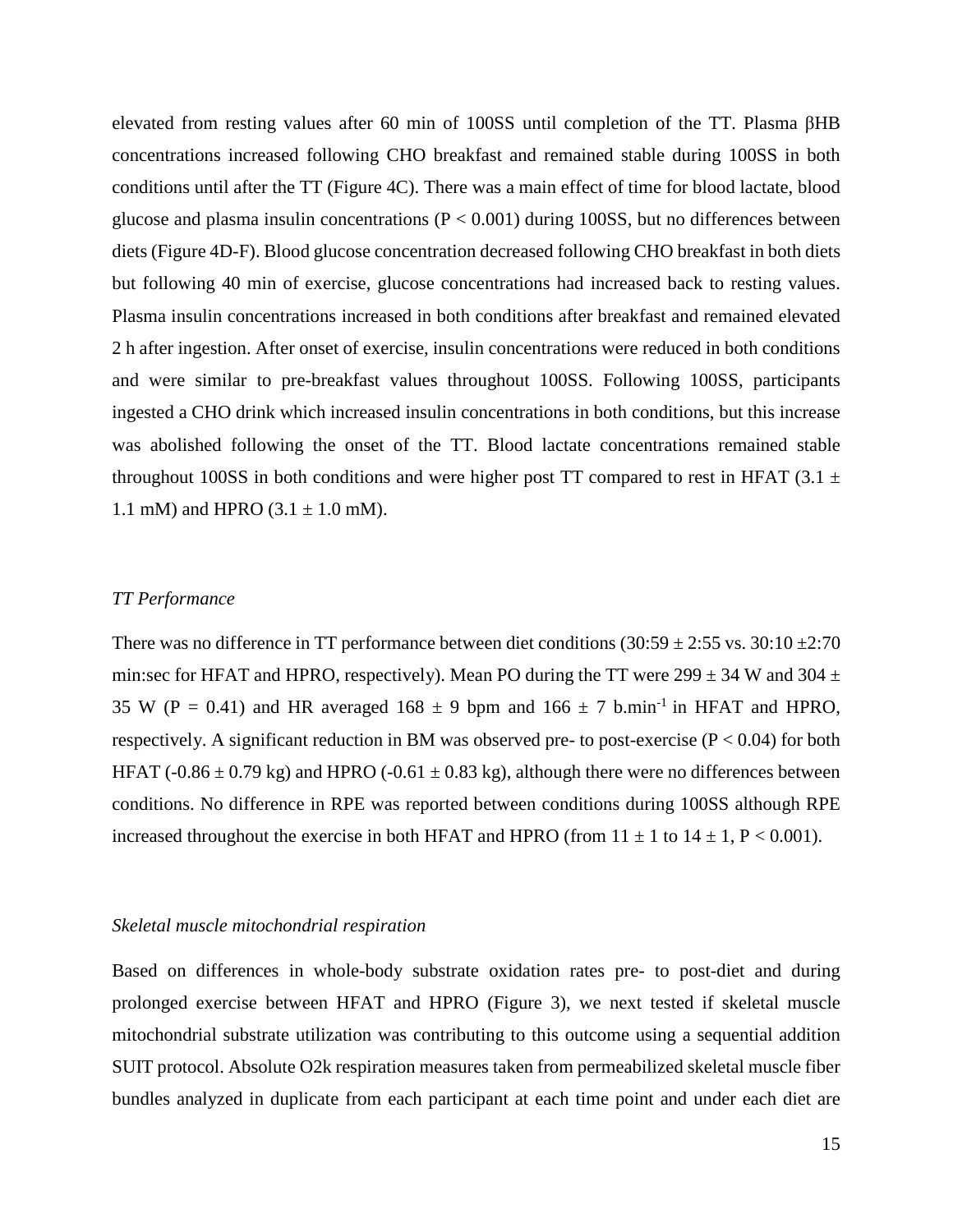reported in Table 2. To portray the effects of diet and exercise on mitochondrial respiration, percentage change data are represented in Figure 5. Although HFAT and HPRO absolute O2k values were not significantly different following either diet (Table 2), there was a significant interaction in percentage change of  $CI + ETFp$  respiration following HFAT and HPRO ( $P = 0.042$ ; Figure 5A). The diet-induced reduction in  $CI + ETFp$  respiration following the addition of octanoylcarnitine and pyruvate was significantly greater following HFAT compared to HPRO. Despite no differences in absolute O2k values, percentage change of ETS uncoupled respiration (Figure 5A; ETS CI + CII + ETF; ETS CII) was significantly reduced following HFAT but not HPRO. Absolute and percentage change ETS CII uncoupled respiration remained unchanged following one day of high-CHO diet in HPRO but percentage change was significantly increased in HFAT compared to HPRO ( $P = 0.032$ , Figure 5B). ETFp respiration was significantly reduced following 100SS in HFAT but not HPRO (Figure 5C). Percentage change of post-exercise CI + ETFp,  $CI + CII + ETFp$ , ETS  $CI + CII + ETF$ , and ETS CII respiration was significantly reduced in both HFAT and HPRO (Figure 5C) despite no differences in absolute O2k values. The reduction in percentage change of  $CI + ETFp$  and  $CI + CI + ETFp$  respiration was greater in HFAT than HPRO following 100SS ( $P = 0.024$ , 0.019, respectively). There were no significant differences in skeletal muscle CS activity across time or between diets  $(\sim 20 \text{ mol} \cdot \text{h} \cdot \text{kg}^{-1})$  (Figure 5D).

# *Immunoblot analyses*

Total protein contents of citrate synthase (Figure 5E) and OXPHOS complexes I-V (Figure 6A-F) were not different between HFAT and HPRO at any time point during intervention. OXPHOS complex III showed a trend towards a main effect for time  $(P = 0.073)$  with a decrease from preto post HFAT diet. There was a significant interaction for FAT/CD36 protein content ( $P < 0.001$ ) from pre-diet to after one day of high-CHO diet (Figure 7A). FAT/CD36 protein content was higher pre- and post-diet and pre- and post-100SS in HFAT compared to HPRO. There were no differences in total CPT1a from pre- to post high-CHO diet in either HFAT or HPRO (Figure 7B). No main effects were found for AMPK Thr172 phosphorylation levels relative to total AMPK, although a trend towards a main effect of time was observed  $(P = 0.06)$  with an increase following HFAT (Figure 7C). There was an effect of time for ACC Ser79 phosphorylation relative to total ACC ( $P = 0.015$ ). ACC Ser79 relative to total ACC was greater in HFAT following 100SS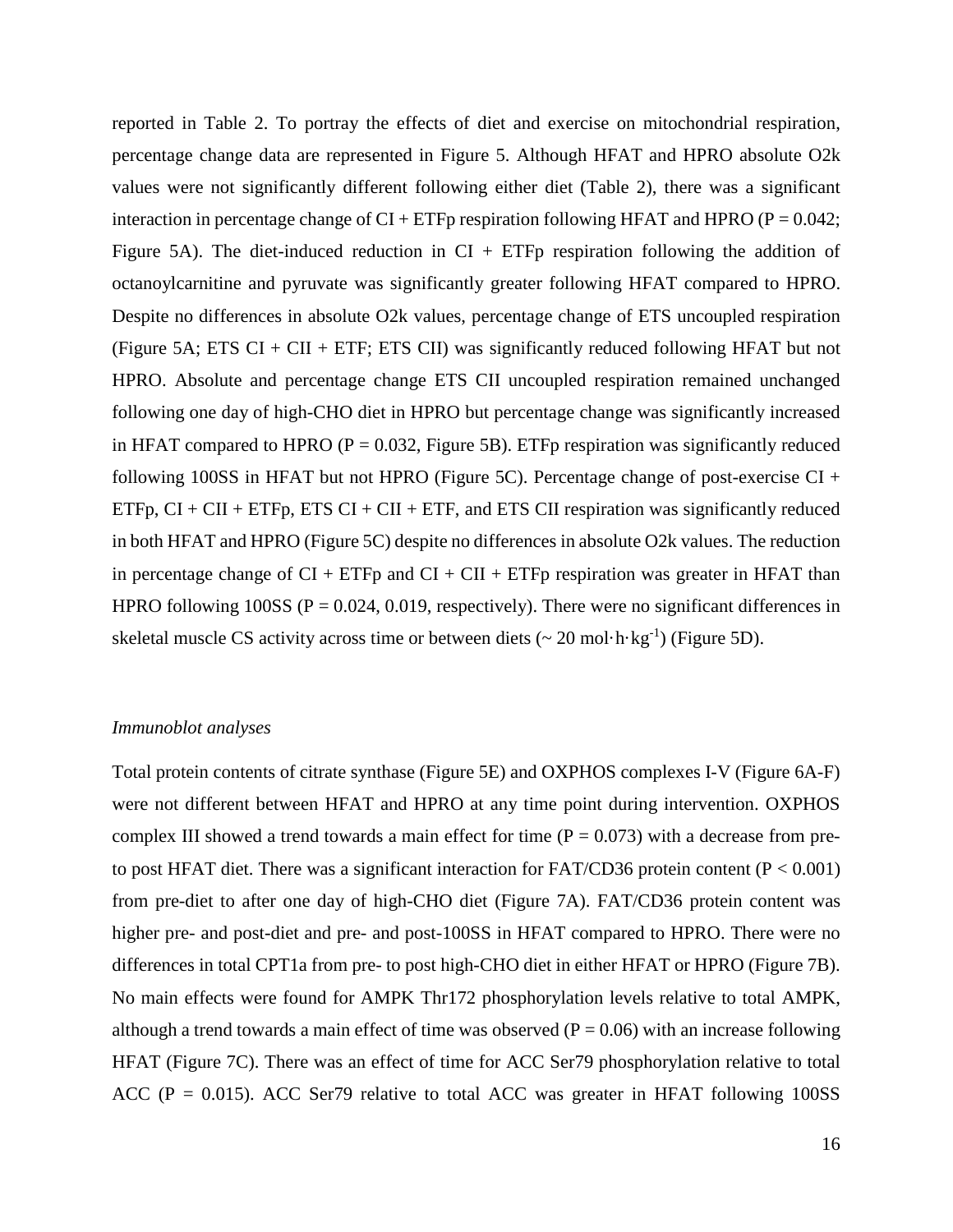compared to post HFAT (Figure 7D). There were no differences in mTOR Ser2448 phosphorylation relative to total mTOR pre-diet compared to after one day of high-CHO (Figure 7E). There was a significant effect of time for RPS6 Ser235/236 phosphorylation relative to total RPS6 (P < 0.05). RPS6 Ser235/236 phosphorylation increased following 100SS in HPRO compared to pre- and post-diet (Figure 7F). RPS6 Ser235/236 phosphorylation was also higher post-exercise in HPRO compared to HFAT  $(P = 0.034)$ .

# **Discussion**

This is the first study to manipulate dietary fat and protein content while simultaneously 'clamping' dietary CHO intake during a short-term period of intense exercise training in welltrained humans. Such an experimental design is essential in an effort to pinpoint potential mechanisms underlying the high rates of fat oxidation reported following short-term adaptation to fat-rich diets, which persist even after one day of glycogen restoration with high-CHO intake [2, 7] and/or high exogenous CHO availability [4, 5, 7]. The results of the present study provide novel insights into the mechanisms governing patterns of substrate oxidation in response to diet-exercise interactions. We report that compared to an isoenergetic high-protein diet, five days' adaptation to a high-fat diet results in greater whole-body rates of fat oxidation during submaximal cycling and impairments in mitochondrial respiration.

A series of independent studies over the past two decades [2, 4, 5, 7, 8] have compared high-fat versus high-CHO diets and shown that short-term (< 7 days) high-fat diets result in peak rates of whole-body fat oxidation of  $\sim 1$  g·min<sup>-1</sup> ( $\sim 50$  umol·kg·min<sup>-1</sup>), values that are typically two-fold greater than after isoenergetic high-CHO diets [2, 7]. The rates of fat oxidation in the present investigation (1.2 g·min<sup>-1</sup>) after an identical period of a fat-rich diet were similar to those reported previously. However, the first novel finding from the present study was that rates of fat oxidation were 33% greater than after five days of a low-CHO, HPRO diet  $(0.8 \text{ g} \cdot \text{min}^{-1})$ . We report an increase in post-exercise plasma FFA concentration from pre-diet interventions in HFAT and HPRO, which likely contributed to the increased rates of fat oxidation after both conditions. However, the higher rates of fat oxidation in HFAT compared to HPRO are likely associated with altered rates of whole body lipolysis and subsequent storage of triglycerides [6, 16, 17]. Previous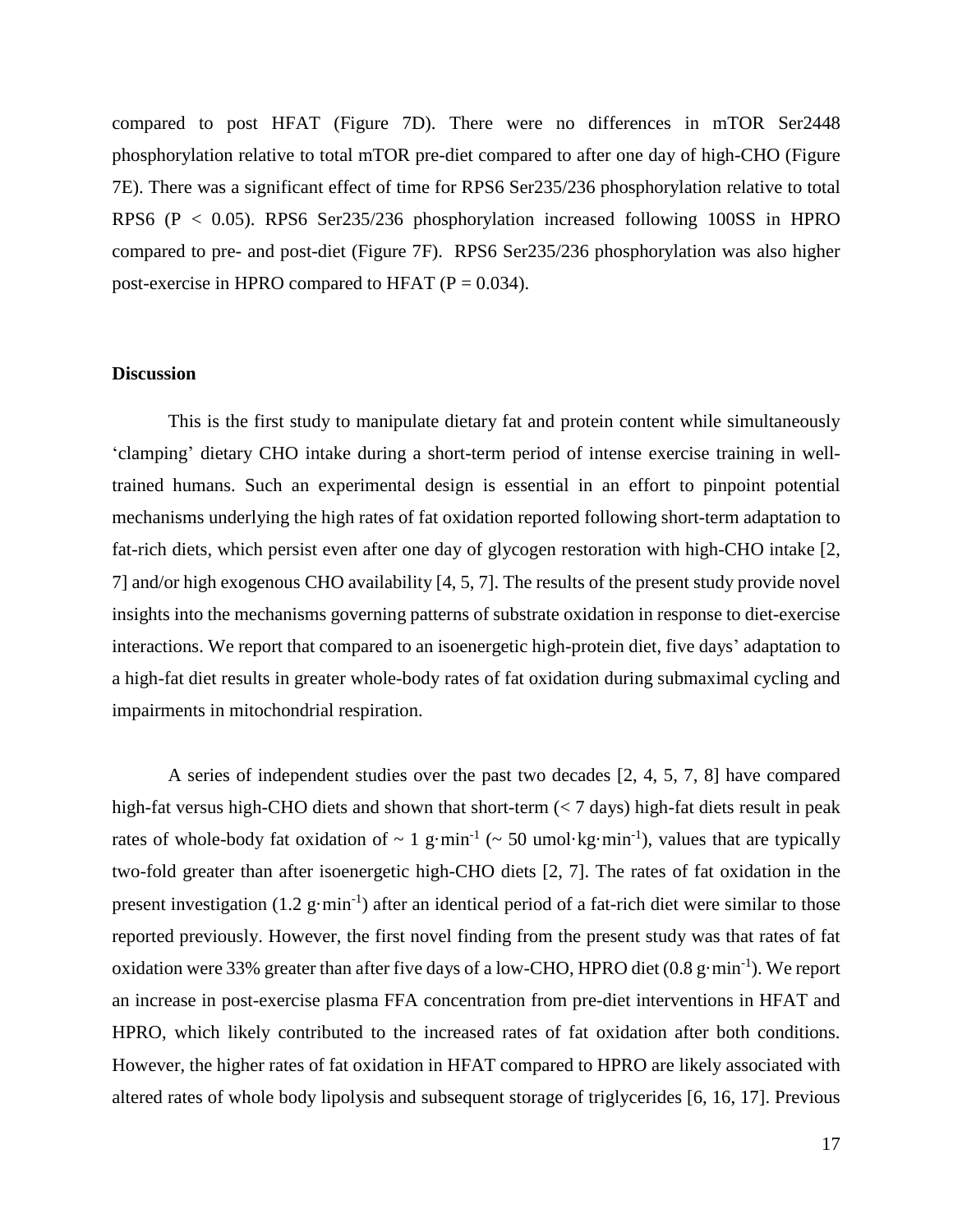work has shown higher rates of whole-body lipolysis, determined by elevated glycerol concentration, and this increase was associated with elevated intramuscular triglyceride (IMTG) concentration following fat-adaptation [6, 18]. Limited muscle biopsy sample did not permit IMTG measurements in the current study. It is also known that low-CHO availability reduces circulating insulin concentrations which could increase rates of whole-body fat oxidation. Although CHO intake was identical in both dietary conditions, it is likely that a proportion of protein in HPRO was converted to glucose via gluconeogenesis [19], which may explain slightly higher muscle glycogen concentrations post-diet in HPRO compared to HFAT. Higher availability of muscle glycogen likely contributes to lower rates of whole-body fat oxidation in HPRO compared to HFAT. Accordingly, the higher rates of fat oxidation measured after HFAT are likely driven by higher fat rather than higher CHO availability.

Despite CHO intake being 'clamped' in both dietary conditions, rates of CHO oxidation were lower following five days HFAT compared to HPRO. Rates of CHO oxidation were reduced by 50% (3 g·min<sup>-1</sup> to 1.5 g·min<sup>-1</sup>) following HFAT compared to a 25% decline (2.3 g·min<sup>-1</sup>) following HPRO. The greater oxidation of CHO-based fuels may be explained by the slightly higher muscle glycogen concentration post-diet in HPRO compared to HFAT, which has previously been shown to increase reliance on CHO-based fuels during subsequent exercise [20]. Without a protein tracer in the current study, we are unable to detect the proportion of protein that is being converted to glucose. Following a 6-day high-fat diet (63% EI from fat), Peters [21] observed a decrease in the active form of the rate limiting enzyme in CHO metabolism, pyruvate dehydrogenase (PDH), and consequently a reduction in rates of CHO oxidation during exercise, which was not observed following a moderate CHO diet (52% EI CHO). Therefore, a decrease in PDH activity may contribute towards the observed reduction in whole-body rates of CHO oxidation in the present study [5]; however, limitations in muscle biopsy sample did not permit assessment of PDH activity.

To further determine potential mechanisms for reduced CHO oxidation, we assessed skeletal muscle mitochondrial respiration to measure dietary effects on substrate flux and utilization. We found that respiration supported by octanoylcarnitine and pyruvate  $(CI + ETFp)$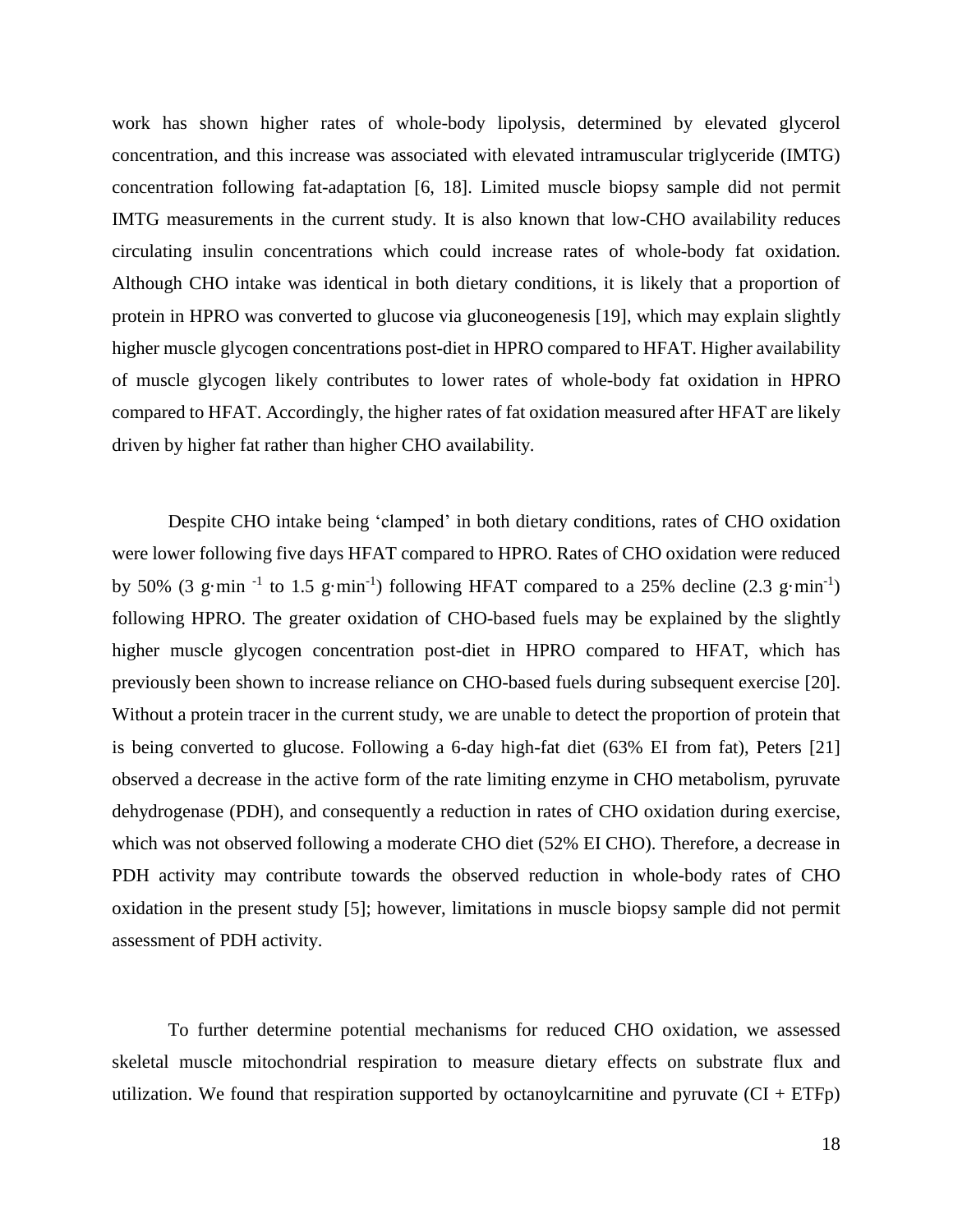was significantly reduced after five days of HFAT, but not HPRO, when CIII and/or CIV are operating at or near maximal activity. In our interpretations of mitochondrial respiration data obtained using the Oroboros O2k SUIT protocol, it is important to note that supra-physiological mitochondrial substrate concentrations and a sequential addition protocol are used. Therefore, interpretations of substrate-specific effects on respiration must be made with caution because this protocol does not allow us to pinpoint whether the addition of a particular substrate alone or any previously added substrate in the protocol are responsible for the effect. Nonetheless, it was surprising that FFA (i.e. octanoylcarnitine)-driven mitochondrial respiration (ETF leak) was not subsequently increased with HFAT. Decreased respiration observed following the addition of octanoylcarnitine and pyruvate is in line with previous studies reporting high-fat diets reduce the amount of PDH (in its active form [PDHa]) and PDHa activity at rest but not after a moderate CHO diet [21]. Alterations in PDH activity have further been identified as a mechanism underlying regulation of metabolic flexibility in isolated rodent skeletal muscle mitochondria in response to altered substrate availability induced by high-fat feeding [22]. In addition, the reduction in respiration after five days of HFAT persisted after uncoupling  $(ETS CI + CI + ETF)$  and ETS CII), suggesting that the functional reductions in respiration occurred either at the level of CI/CII or downstream at CIII/CIV but not at CV (ATP-synthase). In line with the observed reductions in uncoupled respiration, Skovbro [23] observed that ETFp and uncoupled respiration were decreased following a longer high-fat feeding period (i.e. 16 days; 55-60% fat) compared to a moderate CHO diet (i.e. 55-60% CHO) [23]. The mitochondrial effects of HFAT in the present study may have been more pronounced following a longer dietary intervention period. Additionally, the type of the dietary fat intake has previously shown to affect mitochondrial function and morphology [24]. Lionetti [24] has shown that high saturated fat intake was associated with greater mitochondrial dysfunction compared to unsaturated fat in rodents. The current study provided a 65% fat diet, which was made up of 55% saturated fat, and whether the reductions in mitochondrial respiration would be observed with a different dietary fat composition requires further investigation. As no changes in mitochondrial respiration were observed following five days of HPRO, this suggests that the primary driver of these skeletal muscle adaptations is high dietary fat availability. Based on the evidence in the present study, the biochemical explanation of why HFAT results in increased whole body fat oxidation despite reduced skeletal muscle mitochondrial respiration is inconclusive and warrants future investigation of mitochondria in other tissues. Given that potential HFAT-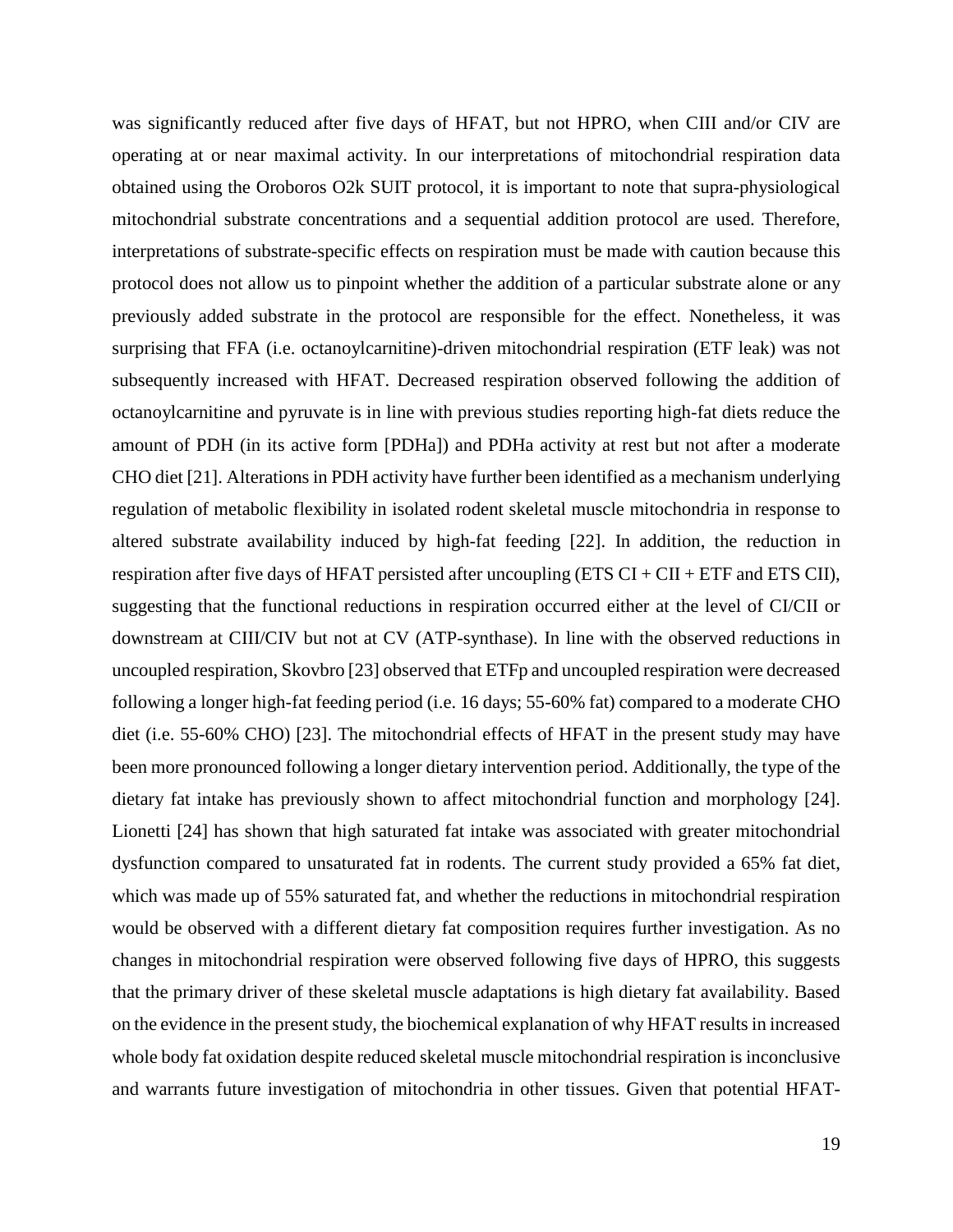induced changes in the delivery and transport of fatty acids across sarcolemma are removed in the ex vivo analysis of mitochondrial respiration, these additional variables may also contribute to the observed increases in fat oxidation at the whole body level.

Although we observed changes in respiration following the addition of octanoylcarnitine and pyruvate and uncoupled respiration with HFAT, we detected no differences in skeletal muscle protein content of the five mitochondrial OXPHOS complexes after either dietary condition. Additionally, neither citrate synthase protein content nor maximal activity was changed. Given that changes in complex I and citrate synthase activity have strong associations with mitochondrial content (i.e. volume and/or density), this suggests that content is not affected by either short-term HFAT or HPRO availability [25]. Instead, we speculate that changes in enzyme activities regulating mitochondrial substrate flux likely contribute towards the reduced respiration observed after short-term adaptation to HFAT.

To determine alternative enzymes and signaling pathways impacted by the HFAT and HPRO, we measured putative transporters with roles in skeletal muscle FA uptake, and two energy sensing metabolic signaling pathways, AMPK and mTOR. There was a 12% increase in FAT/CD36 protein observed following HFAT, suggesting potential increased capacity for sarcolemmal and/or mitochondrial membrane FA uptake, although this increase in FAT/CD36 did not reach statistical significance. No change in mitochondrial CPT1 was observed following five days of HFAT or HPRO. These findings are in agreement with previous work which reported that a high-fat diet together with an intensive training program resulted in significantly greater (i.e. 17% increase) protein abundance of FAT/CD36 without change in gene expression of CPT1 [16]. Low CHO diets together with periods of endurance training have previously been shown to increase AMPK activation and signaling to its downstream substrate ACC [26]. However, no significant change was reported in AMPK Thr172 phosphorylation relative to total AMPK, or its substrate ACC Ser79 phosphorylation relative to total ACC following the dietary interventions. No differences post-diet were found in mTOR Ser2448 phosphorylation relative to total mTOR and phosphorylation of its substrate RPS6 Ser235/236 relative to total RPS6 in HFAT or HPRO. Together these findings suggest that FA transporter abundance and activation of these energy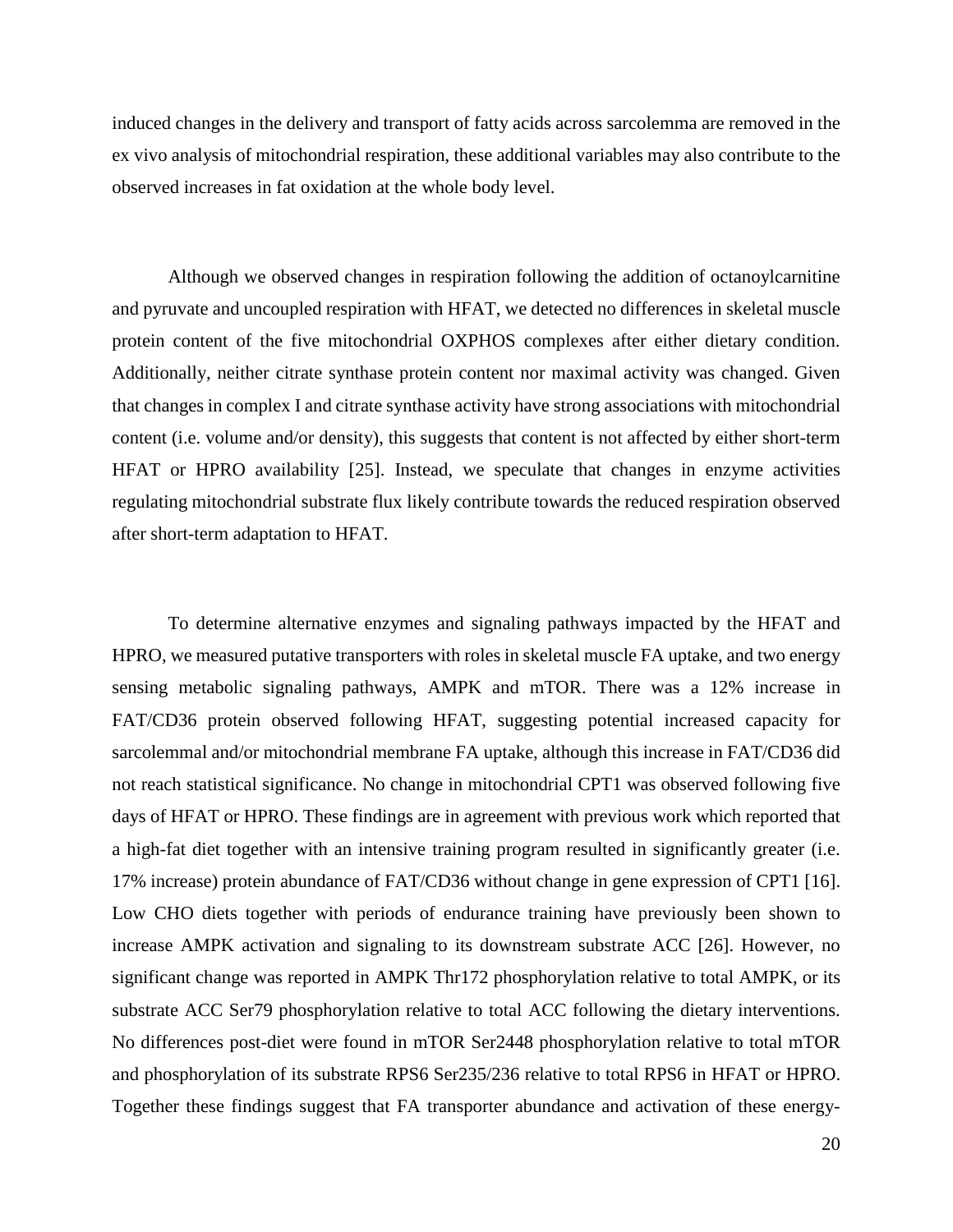sensing pathways were unaffected by the two diet interventions, perhaps as a result of the high training status of the cyclists and the ability to cope with the demand of the dietary overload. Further investigation is required to uncover alternative protein signaling pathways associated with changes in substrate metabolism that may underpin the dietary effects on skeletal muscle mitochondrial respiration.

After CHO restoration strategies (e.g. 1 day of high-CHO diet, a pre-exercise CHO-rich breakfast and CHO intake during exercise) muscle glycogen increased in both HFAT and HPRO, but did not reach pre-intervention values in HFAT. This may be a result of the brief (24 h) CHO restoration period compared to five days of high CHO intake prior to baseline measures. Rates of fat oxidation and CHO oxidation returned towards baseline values during 100 min SS cycling in both HFAT and HPRO, and were similar to the results seen in the pre-diet protocol. However, the CHO restoration and exercise feeding protocols involved aggressive strategies to promote high CHO availability from both exogenous and endogenous sources, compared with overnight fasted and water fed conditions on the pre-diet protocol. Therefore, rates of fat oxidation were higher and CHO oxidation lower than expected during the 100 min steady state protocol on day 7, particularly with HFAT. Indeed, although the present study did not include a direct comparison to a chronic high-CHO diet as in our prior investigations [2, 4, 7], our results are consistent with previous observations that muscle adaptation during chronic periods of a low-CHO diet, especially in the case of the HFAT, is sufficiently robust to persist despite the restoration of CHO [2, 4, 7]. For example, CHO oxidation rates following HFAT or HPRO and CHO restoration in the current study, were lower than those reported in previous studies following a controlled (chronic high-CHO) diet (200-220 umol·kg·min<sup>-1</sup> vs. 250-300 umol·kg·min<sup>-1</sup>) [7]. Muscle glycogen utilization in the current study was  $~100$  mmol $~kg$  DM lower than those previously reported with HFAT intervention [2] and was slightly higher in HPRO compared to HFAT. This difference may be related to higher pre-exercise muscle glycogen in HPRO. Overall, this reduced capacity for CHO oxidation in HFAT, despite the availability of exogenous and endogenous stores was previously associated with persistent downregulation of PDH activity [5].

Whole body rates of fat oxidation after CHO restoration remained slightly higher after HFAT compared to HPRO, but this resulted in only a small difference in the total fat oxidized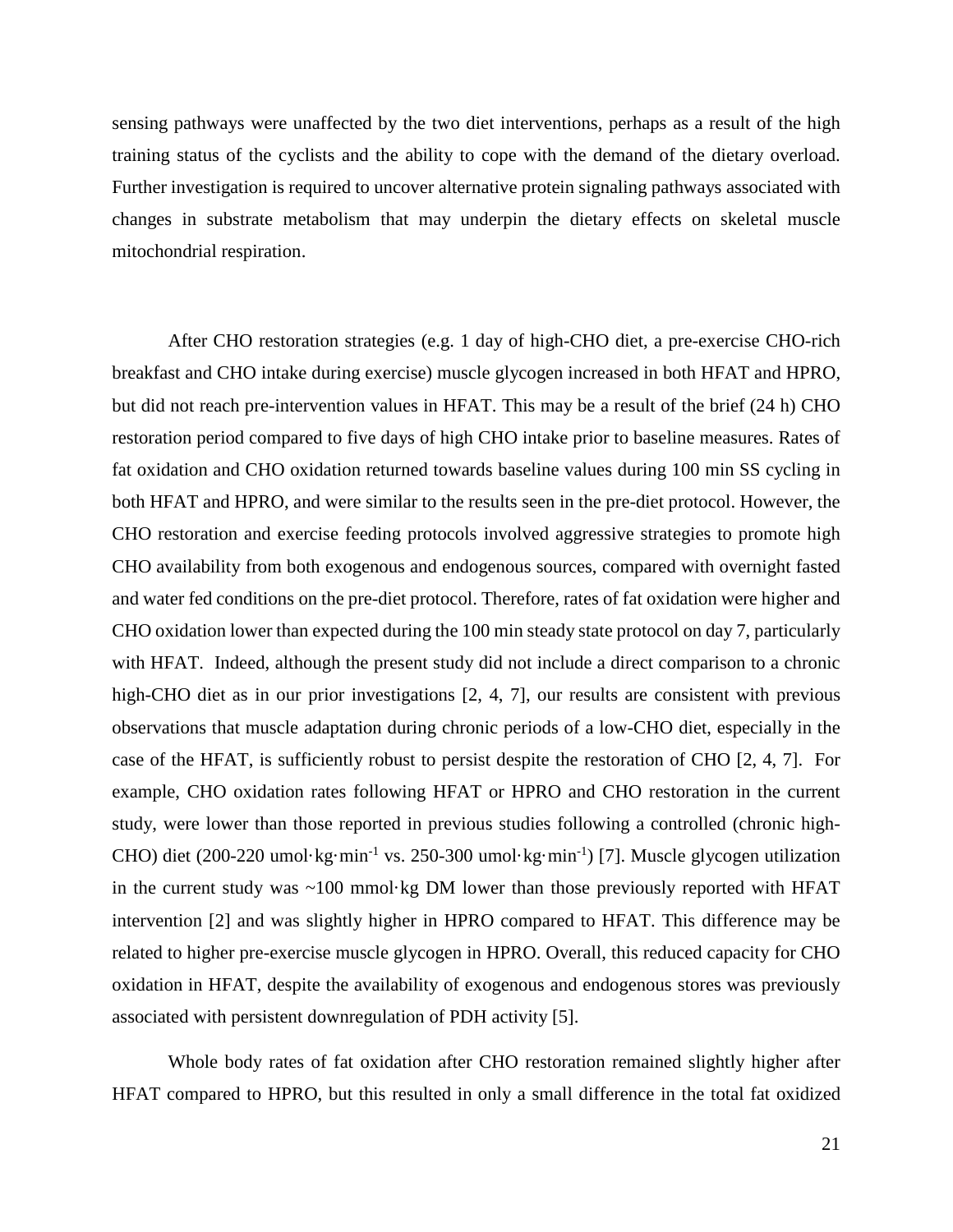during 100 min SS cycling (~ 15 g over 100 min). No difference was measured for FFA concentrations between the two dietary conditions, although plasma glycerol concentrations were greater during exercise following HFAT compared to HPRO. The elevated glycerol concentration following HFAT indicates a greater rate of whole-body lipolysis which could be associated with greater IMTG utilization and/or liberation of FFA into the blood, contributing to the minor variation in rates of whole-body fat oxidation between HFAT and HPRO. Corresponding to total fat utilization, there were only minor differences in total CHO oxidized between HFAT and HPRO  $\sim$  30 g) during 100 min of exercise.

Although one day of high CHO availability in the current study failed to fully reverse the differences in whole-body rates of substrate oxidation, it was sufficient to restore the decreased mitochondrial respiration  $(CI + ETFp)$  from HFAT, back to pre-diet values. This indicates that there may be an additional underlying mechanism regulating changes in substrate oxidation (i.e. downregulating CHO oxidation) and mitochondrial respiration. As the current study precluded investigation of a high-CHO trial due to the high number of biopsies that would have been required, we are unable to speculate whether differences in mitochondrial respiration would have been observed between the three dietary conditions. We also reported greater post-exercise reductions in  $CI + ETFp$  and  $CI + CI + ETFp$  respiration in HFAT than HPRO and this was not attributable to reductions to citrate synthase protein or activity. These effects of exercise following the HFAT may be attributable to mitochondrial adaptations at the cessation of exercise that impact ETC, including changes in signaling, mitochondrial membrane dynamics and/or buffering of reactive oxygen species. It should also be noted that there could have been damage to myofibers during separation and permeabilization. This could limit the interpretation of the respiratory values prior to the addition of cytochrome C in the SUIT protocol since it occasionally increased  $O_2$  flux more than 10% above CI+CII+ETFp (Table 2). Despite this, we are confident that the data prior to the addition of cytochrome C is still meaningful since the effect was consistent across all trials. To determine the effect of potential shifts in substrate utilization on exercise performance, previous studies have included a cycling TT after a bout of steady state exercise, following the high-CHO intake. Burke [2] reported similar TT performance between high-fat and high-CHO trials and in the present study we did not detect any difference in TT performance between HFAT and HPRO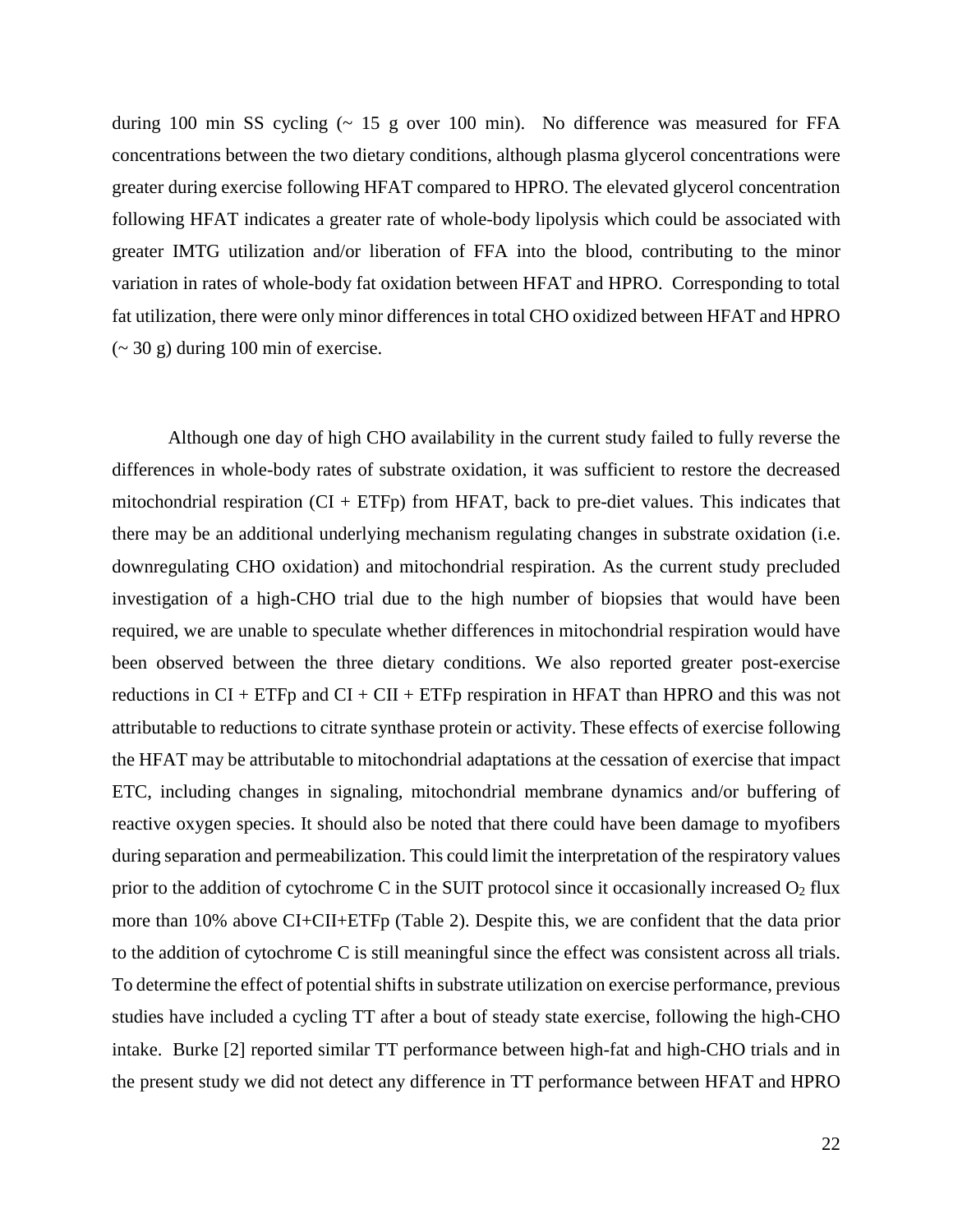after one day of CHO restoration; however, we cannot compare this performance to a high-CHO condition and therefore the shifts in substrate utilization require further investigation.

In conclusion, the results of the present investigation demonstrate that whole-body rates of fat oxidation increase to a greater extent in trained humans following high dietary fat intake compared to a high-protein diet, with CHO 'clamped' at 20% of energy intake. High dietary fat also reduced mitochondrial respiration supported by octanoylcarnitine and pyruvate as well as uncoupled respiration. These reductions in mitochondrial 'function' may be compensatory, and not solely 'driving' fuel regulation under the conditions of our investigation. Further mechanistic investigation into potential underlying diet-induced differences in mitochondrial membrane dynamics, mitochondrial complex subunits and additional enzymes regulating mitochondrial substrate flux is warranted. The acute but aggressive restoration of endogenous and exogenous CHO availability was unable to completely restore normal rates of substrate oxidation but was able to reverse the fat-induced disruption of mitochondrial respiration. Together these findings demonstrate the impact a high-fat diet has on metabolic flexibility and skeletal muscle mitochondrial respiration in trained cyclists.

**Author Contribution:** L.M. Burke and J.A. Hawley supported the research; all authors designed the study protocol; J.J. Leckey, N.J. Hoffman, E.B. Parr, B.L. Devlin and A.J. Trewin performed the research; all authors analyzed and interpreted data; J.J. Leckey, N.J. Hoffman, L.M. Burke and J.A. Hawley wrote the manuscript; all authors critically revised and contributed to the manuscript, all authors have approved final manuscript.

# **Acknowledgements**

We thank all participants for their dedication to the study and the support team: Dr. Andrew Garnham (Australian Catholic University; skeletal muscle biopsy procedures), Sam Pinto, Bill Tachtsis, Marcus Callahan, Ida Heikura (Australian Catholic University; laboratory assistance), William Smiles, Dr. Donny Camera (Australian Catholic University; analysis assistance), Andrew Howarth and Prof. Rod Snow (Deakin University, analysis assistance).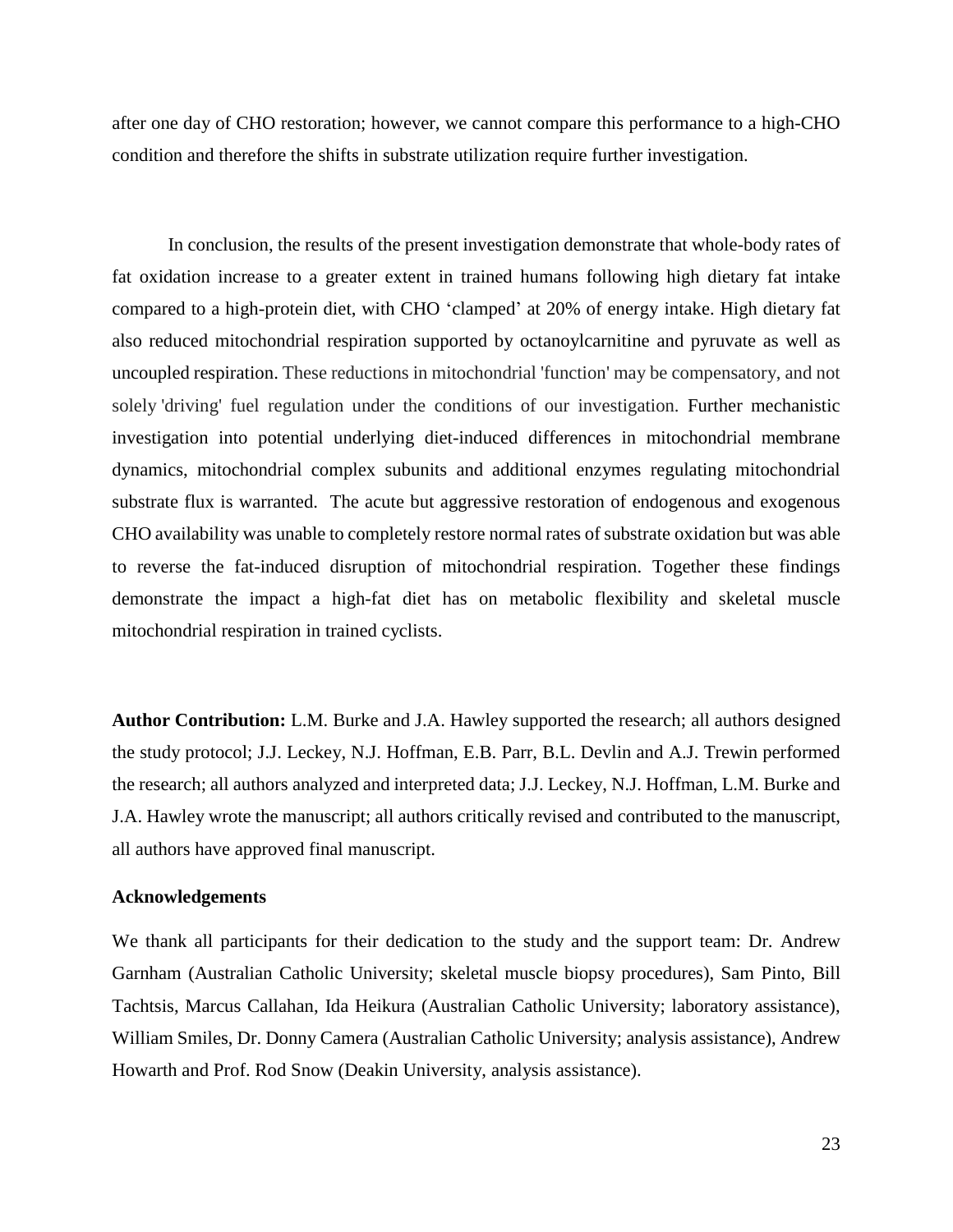# **Author Conflict**

No competing interests declared

# **Funding**

This work was supported by an Australian Catholic University Research Funding (ACURF) grant to J.A.H.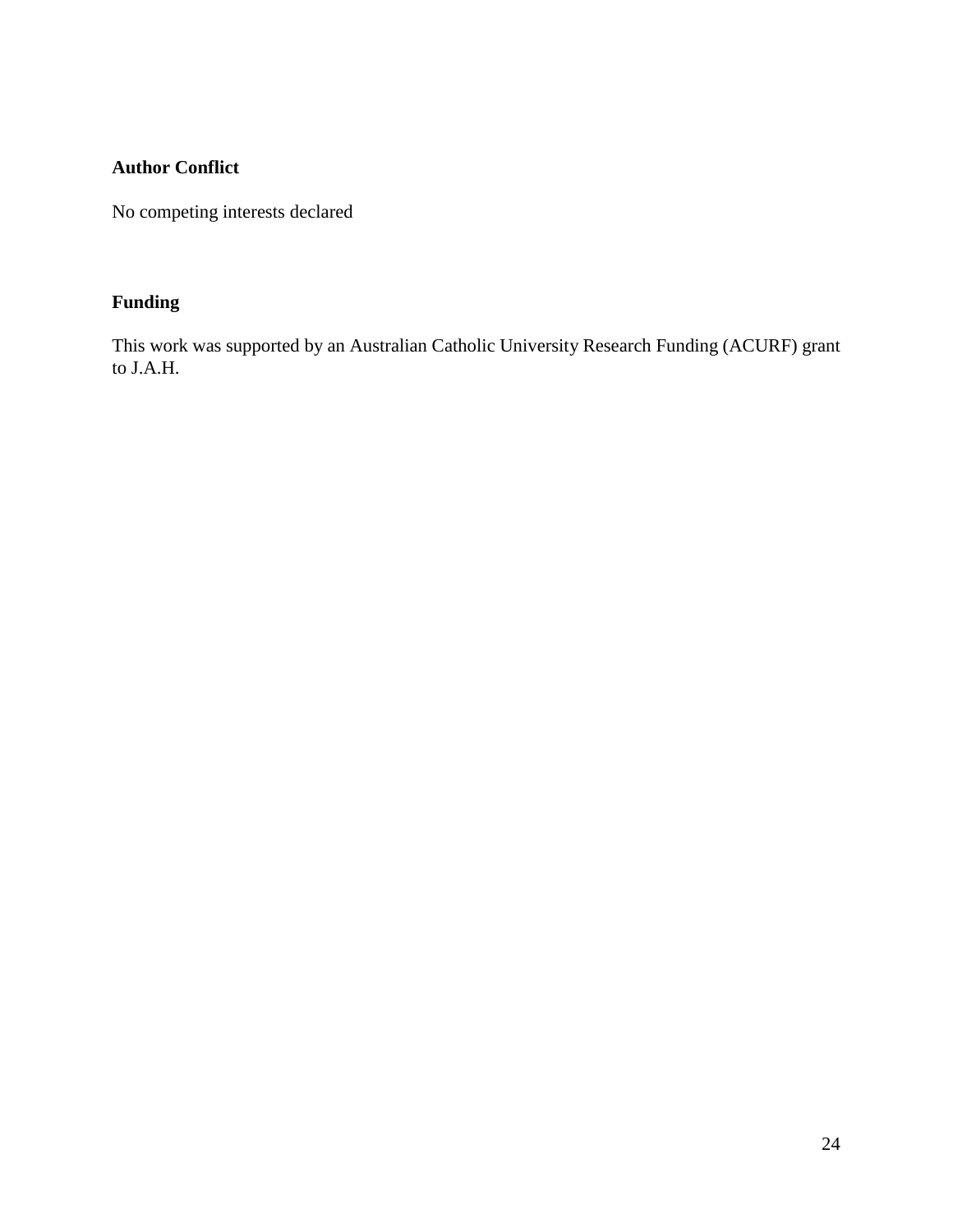# **Figure Legends**

**Figure 1:** An overview of the study design showing the five days high-CHO diet followed by five days high-fat or high-protein diet (D1 to D7) with one day of a high-CHO diet. CHO, carbohydrate; HIIT, high-intensity interval training; TT, time-trial.

**Figure 2:** Resting muscle glycogen levels following five days high-CHO (Pre-diet D1), five days high-fat or high-protein (Post-diet D6), one day of a high-CHO diet (D7 Pre Ex) and following 100 min SS cycling at 63% PPO (D7 Post Ex) (A) and muscle glycogen percent change from Prediet (D1) to Post-diet (D6), from Post-diet (D6) to D7 Pre Ex and from D7 Pre Ex to D7 Post Ex (B). Values are mean  $\pm$  SD for n=6. a HFAT different to Pre-diet (D1) within condition; b HPRO different to Pre-diet (D1) within condition; c HFAT different to D7 Pre Ex and D7 Post Ex within condition; d HPRO different to D7 Pre Ex and D7 Post Ex within condition.

**Figure 3:** RER (A) and rates of CHO (B) and fat oxidation (C) following five days high CHO (Baseline and Pre-diet D1), five days high-fat or high-protein (Post-diet D6) during 20 min cycling and following one day of a high-CHO diet (D720-100) during 100 min SS cycling at 63% PPO. Values are mean  $\pm$  SD. # HFAT different to HPRO at time point; e HFAT different to Baseline within condition; f HPRO different to Baseline within condition; a HFAT different to Pre-diet (D1); b HPRO different to Pre-diet (D1) within condition.

**Figure 4:** Effect of five days high-fat diet or high-protein and one day of a high-CHO diet on plasma glycerol (A), FFA (B), βHB (C), blood glucose (D), plasma insulin (E) and blood lactate concentration (F) before and during 100 min cycling at 63% PPO. Values are mean  $\pm$  SD. # HFAT different to HPRO at time point; g HFAT different to T=0 within condition; h HPRO different to T=0 within condition; \$ different to all time points within each condition.

**Figure 5:** Effect of five days high-fat or high-protein diet (A), one day of a high-CHO diet (B), 100 min SS cycling at 63% PPO (C) on mitochondrial respiration using a sequential addition protocol. Respiratory states are supported by single or convergent electron input via complex I (CI), complex II (CII) and/or electron transfer flavoprotein (ETF) under non-phosphorylating (Leak) conditions, state-3 oxidative phosphorylation in the presence of ADP (indicated by "p"), or with an uncoupler (FCCP) to assess maximal electron transport system (ETS) activity. Values are mean  $\pm$  SD as a fold change from respective day indicated in each figure panel. Differences in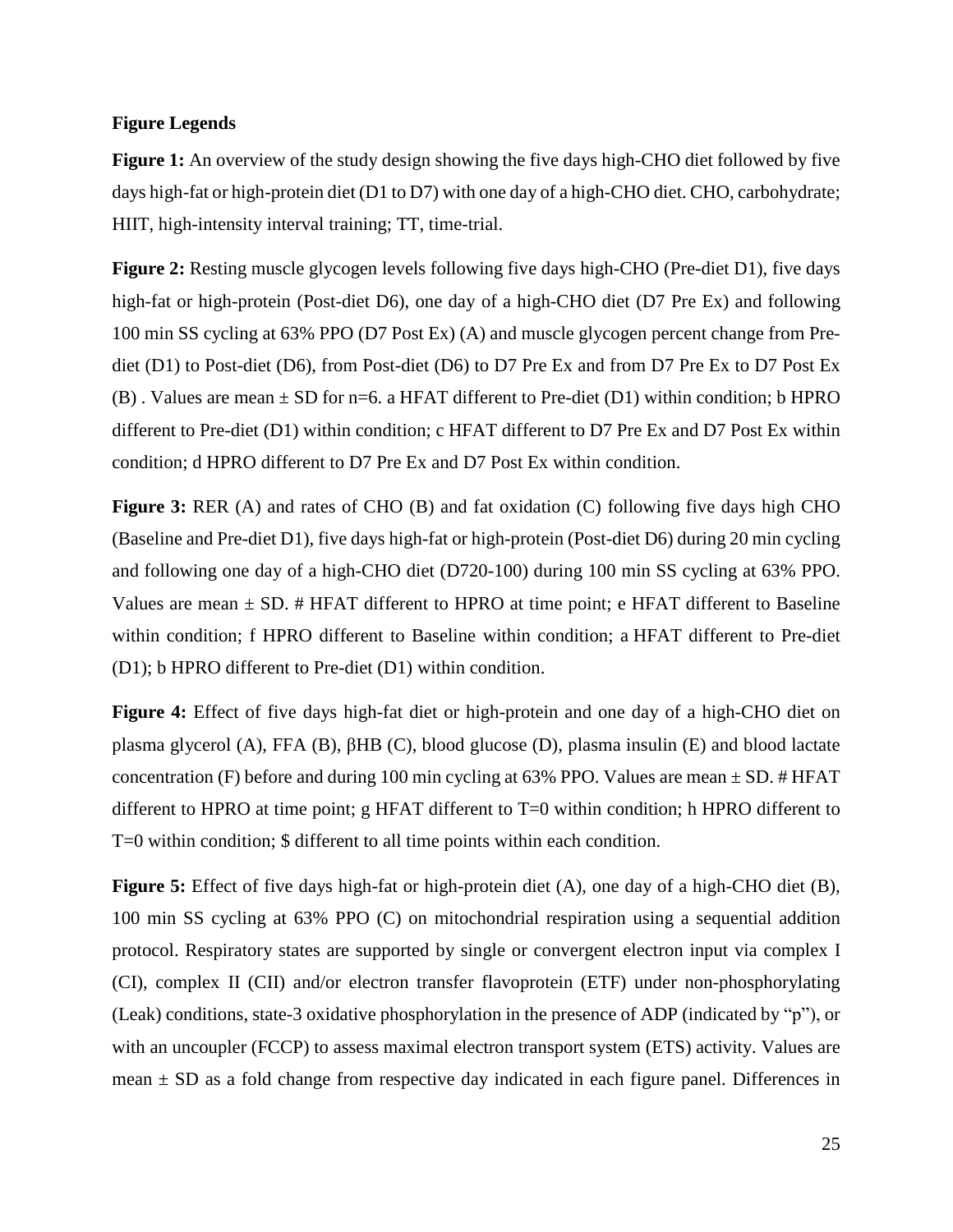respiratory fluxes were not due to altered overall mitochondrial content as indicated by citrate synthase activity (D) or protein content (E).  $* O_2$  flux per mass different from Pre-Diet D1 (A); Post-Diet D6 (B); Pre-Ex D7 (C) of the respective high-fat or high-protein diet. # HFAT different to HPRO condition at time point.

**Figure 6:** Skeletal muscle protein content (A-E) and representative images (F) of five OXPHOS complexes following five days high-CHO diet, five days high-fat or high-protein diet, one day of a high-CHO diet and following 100 min SS cycling at 63% PPO. Values are mean  $\pm$ SD as a fold change relative to resting pre-diet D1 values.

**Figure 7:** Skeletal muscle protein content and representative blots of fat (CD36, CPT1a) (A & B), fat/CHO (p- Thr172 AMPK/Total, p-Ser79 ACC/Total) (C & D) and protein regulatory signaling pathways (p-Ser2448 mTOR/Total, p-Ser235/236 RPS6/Total) (E & F) following five days high-CHO, five days high-fat or high-protein diet, one day of a high-CHO diet and following 100 min SS cycling. Values are mean  $\pm$  SD as a fold change relative to resting pre-diet D1 values. # HFAT different to HPRO at time point; i HFAT different to D7 Post Ex within condition, j HPRO different to D7 Post Ex within condition.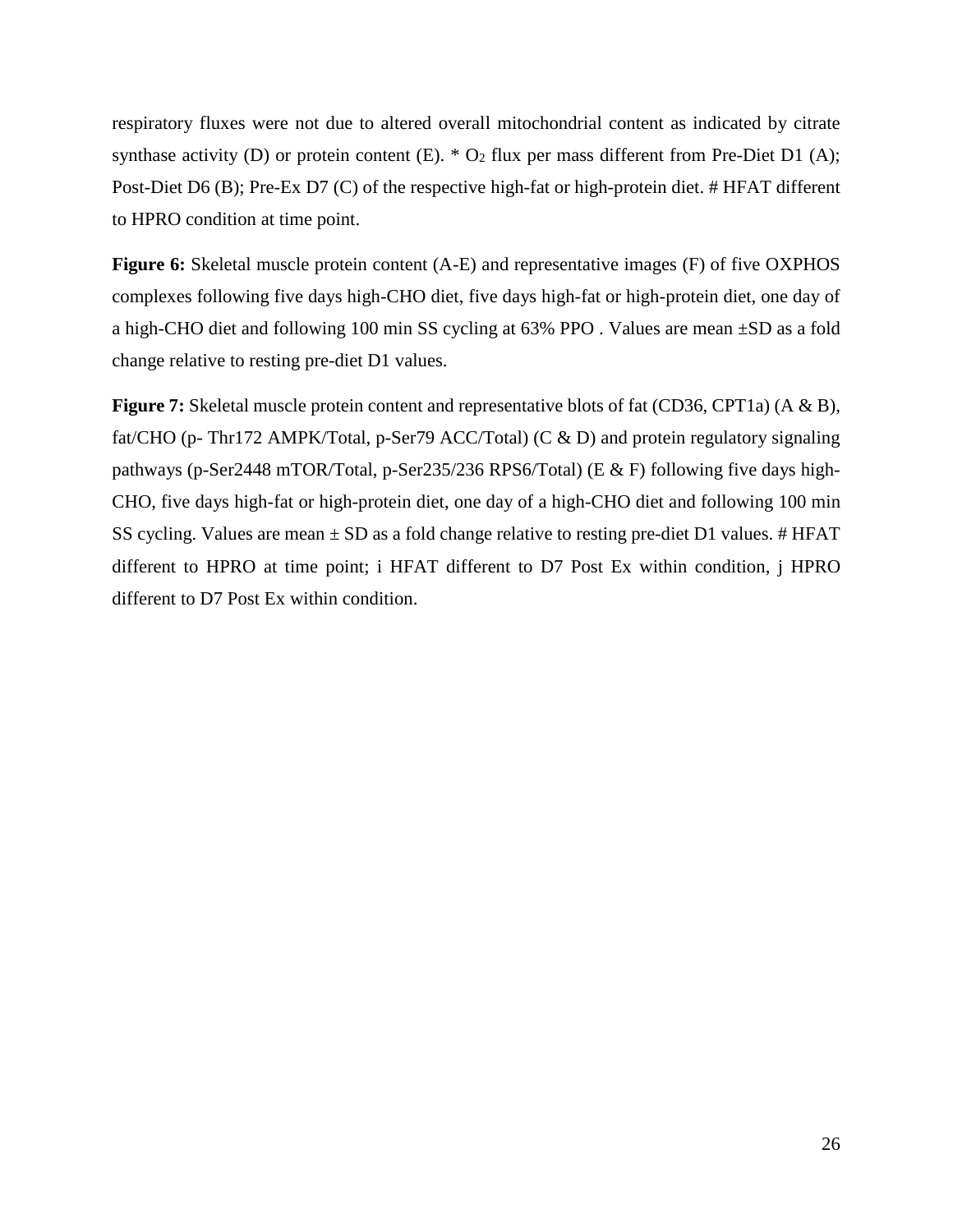# **Tables**

**Table 1:** Macronutrient content of the high-carbohydrate (HCHO), high-fat (HFAT) and high-protein (HPRO) diets consumed. Total Energy Intake (TEI).

| <b>Energy</b> |                | Carbohydrate   |                                 |      | Protein        |                  |               | Fat            |                  |               |                |
|---------------|----------------|----------------|---------------------------------|------|----------------|------------------|---------------|----------------|------------------|---------------|----------------|
|               | MJ             | MJ/kg          | Total $(g)$                     | g/kg | $%$ TEI        | Total $(g)$      | g/kg          | $\%$ TEI       | Total $(g)$      | g/kg          | $%$ TEI        |
| <b>HCHO</b>   | $17.0 \pm 1.4$ | $0.22 \pm 0.0$ | $769.4 \pm 63.4$ $10.0 \pm 0.1$ |      | $73.0 \pm 0.5$ | $140.5 \pm 11.8$ | $1.8 \pm 0.0$ | $14.2 \pm 0.4$ | $58.2 \pm 6.3$   | $0.8 \pm 0.0$ | $12.8 \pm 0.8$ |
| <b>HFAT</b>   | $17.0 \pm 1.5$ | $0.22 \pm 0.0$ | $196.1 \pm 19.7$ $2.5 \pm 0.1$  |      | $18.3 \pm 0.7$ | $138.7 \pm 10.7$ | $1.8 \pm 0.1$ | $13.7 \pm 0.4$ | $315.5 \pm 26.8$ | $4.1 \pm 0.1$ | $68.0 \pm 0.6$ |
| <b>HPRO</b>   | $17.0 \pm 1.5$ | $0.22 \pm 0.0$ | $200.3 \pm 19.5$ $2.6 \pm 0.1$  |      | $18.5 \pm 1.0$ | $679.8 \pm 66.7$ | $8.8 \pm 0.5$ | $66.7 \pm 0.9$ | $69.3 \pm 7.4$   | $0.9 \pm 0.1$ | $14.8 \pm 0.7$ |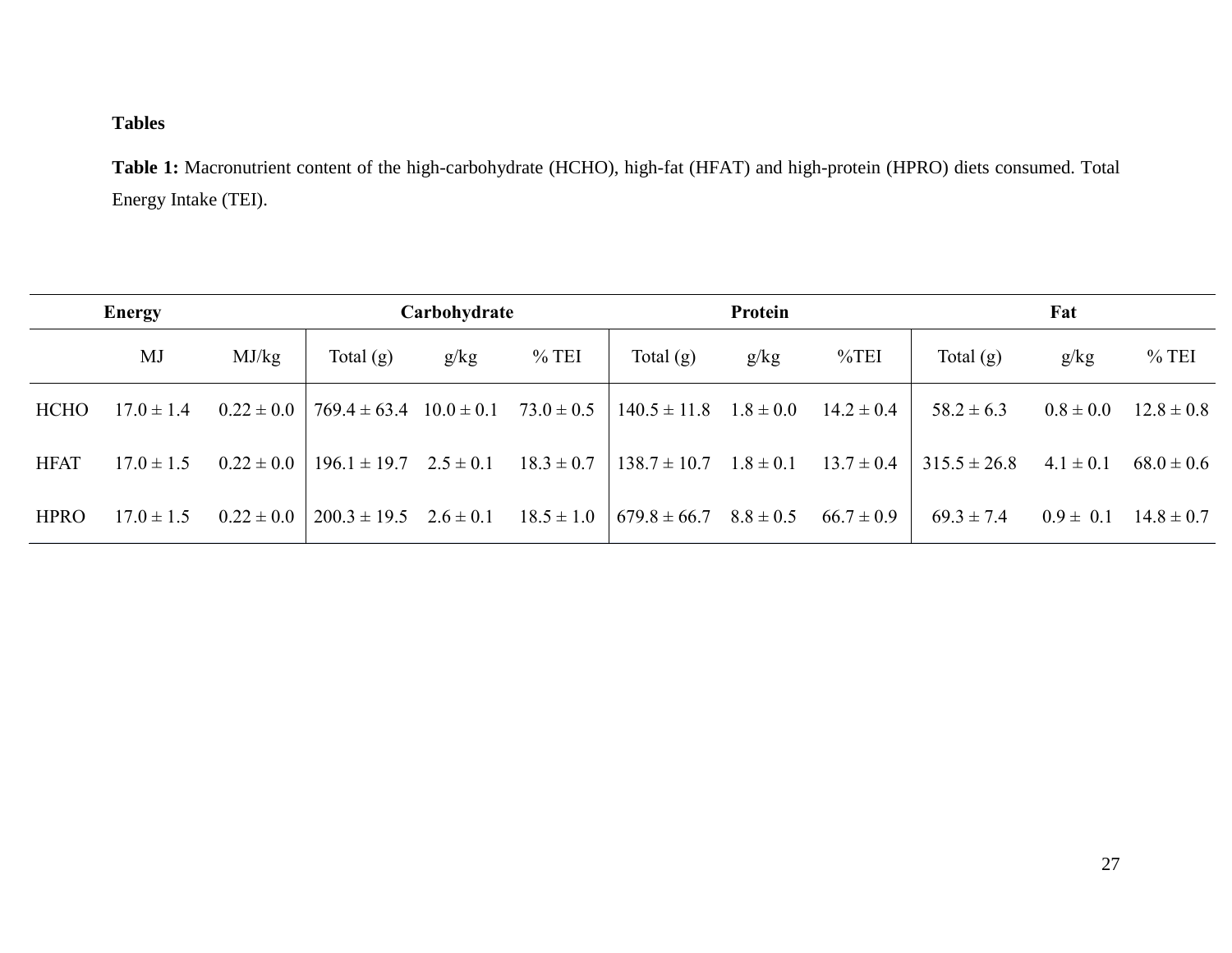**Table 2**: Effects of five days high-fat or high-protein diet, one day of a high-CHO diet and 100 min SS cycling at 63% PPO on mitochondrial respiration. Respiratory states are supported by single or convergent electron input via complex I (CI), complex II (CII) and/or electron transfer flavoprotein (ETF) under non-phosphorylating (Leak) conditions, state-3 oxidative phosphorylation in the presence of ADP (indicated by "p"), or with an uncoupler (FCCP) to assess maximal electron transport system (ETS) activity. Values are mean ± SD. a HFAT different to D7 Post Ex; b HPRO different to D7 Post Ex within condition; c HFAT different to D6.

| O2k respiration measure; O2 flux per mass (pmol/s/mg)); mean $\pm$ SD) |                              |                 |                              |                                |                                 |                                 |                                |  |  |
|------------------------------------------------------------------------|------------------------------|-----------------|------------------------------|--------------------------------|---------------------------------|---------------------------------|--------------------------------|--|--|
|                                                                        | ETF Leak                     | ETFp            | $CI + ETFp$                  | $CI + CII +$<br>ETFp           | cyt-c test                      | $ETS CI + CII +$<br><b>ETF</b>  | <b>ETS CII</b>                 |  |  |
| Substrate/Uncoupler/<br>Inhibitor                                      | malate,<br>octanoylcarnitine | ADP             | pyruvate                     | succinate                      | cytochrome c                    | <b>FCCP</b>                     | Rotenone                       |  |  |
| HFAT Pre-Diet (D1)                                                     | $20.2 \pm 5.9$               | $43.8 \pm 5.8$  | $62.5 \pm 11.2$ <sup>a</sup> | $116.8 \pm 22.6$ <sup>ac</sup> | $136.6 \pm 29.5$ <sup>a c</sup> | $144.4 \pm 32.2$ <sup>a c</sup> | $92.5 \pm 19.0$ <sup>a c</sup> |  |  |
| HPRO Pre-Diet (D1)                                                     | $17.5 \pm 4.1$               | $47.7 \pm 5.6$  | $66.1 \pm 15.2$              | $125.0 \pm 31.2$ <sup>b</sup>  | $147.1 \pm 37.0$ <sup>b</sup>   | $154.9 \pm 37.3$ <sup>b</sup>   | $100.6 \pm 30.3^{b}$           |  |  |
| <b>HFAT Post-Diet (D6)</b>                                             | $21.0 \pm 4.9$               | $42.8 \pm 7.0$  | $55.7 \pm 13.5$              | $103.5 \pm 27.2$ <sup>a</sup>  | $119.1 \pm 39.2$ <sup>a</sup>   | $124.0 \pm 38.4$                | $77.2 \pm 30.5$ <sup>a</sup>   |  |  |
| HPRO Post-Diet (D6)                                                    | $19.1 \pm 3.8$               | $50.7 \pm 4.5$  | $68.4 \pm 15.4$ <sup>b</sup> | $122.0 \pm 26.9$ <sup>b</sup>  | $140.3 \pm 34.4$ <sup>b</sup>   | $148.2 \pm 37.2$ <sup>b</sup>   | $91.3 \pm 21.5^{b}$            |  |  |
| <b>HFAT D7 Pre Ex</b>                                                  | $24.6 \pm 5.7$               | $52.4 \pm 7.2$  | $64.3 \pm 13.9$ <sup>a</sup> | $120.1 \pm 29.0$ <sup>a</sup>  | $141.1 \pm 39.7$ <sup>a</sup>   | $145.9 \pm 38.8^{a}$            | $92.9 \pm 27.3$ <sup>a</sup>   |  |  |
| HPRO D7 Pre Ex                                                         | $18.7 \pm 5.9$               | $49.8 \pm 12.8$ | $64.8 \pm 20.3$              | $120.0 \pm 36.9$ <sup>b</sup>  | $142.9 \pm 47.3$ <sup>b</sup>   | $151.9 \pm 51.0$ <sup>b</sup>   | $97.3 \pm 33.6^{b}$            |  |  |
| <b>HFAT D7 Post Ex</b>                                                 | $24.6 \pm 4.9$               | $44.7 \pm 9.8$  | $47.6 \pm 13.8$              | $84.0 \pm 23.8$                | $99.0 \pm 26.7$                 | $108.1 \pm 31.0$                | $60.8 \pm 20.5$                |  |  |
| <b>HPRO D7 Post Ex</b>                                                 | $21.7 \pm 5.9$               | $47.9 \pm 11.3$ | $56.8 \pm 18.3$              | $101.1 \pm 30.2$               | $105.4 \pm 35.4$                | $115.0 \pm 37.4$                | $65.4 \pm 27.0$                |  |  |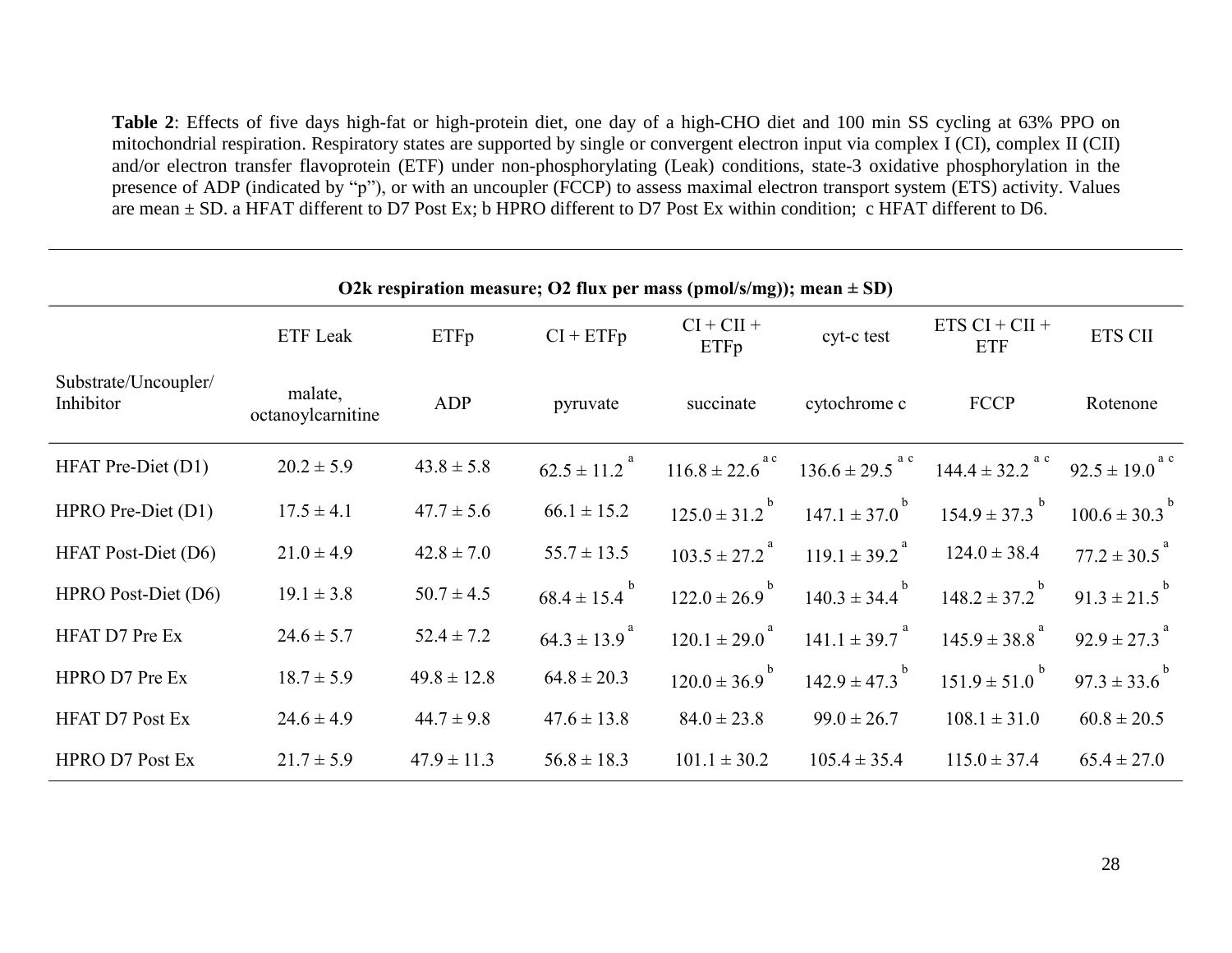# **References**

- 1. Westman, E.C., et al., *The effect of a low-carbohydrate, ketogenic diet versus a low-glycemic index diet on glycemic control in type 2 diabetes mellitus.* Nutr Metab (Lond), 2008. **5**: p. 36.
- 2. Burke, L.M., et al., *Effect of fat adaptation and carbohydrate restoration on metabolism and performance during prolonged cycling.* J Appl Physiol (1985), 2000. **89**(6): p. 2413-21.
- 3. Burke, L.M., et al., *Low carbohydrate, high fat diet impairs exercise economy and negates the performance benefit from intensified training in elite race walkers.* J Physiol, 2017. **595**(9): p. 2785-2807.
- 4. Carey, A.L., et al., *Effects of fat adaptation and carbohydrate restoration on prolonged endurance exercise.* J Appl Physiol (1985), 2001. **91**(1): p. 115-22.
- 5. Stellingwerff, T., et al., *Decreased PDH activation and glycogenolysis during exercise following fat adaptation with carbohydrate restoration.* Am J Physiol Endocrinol Metab, 2006. **290**(2): p. E380-8.
- 6. Zderic, T.W., et al., *High-fat diet elevates resting intramuscular triglyceride concentration and whole body lipolysis during exercise.* Am J Physiol Endocrinol Metab, 2004. **286**(2): p. E217- 25.
- 7. Burke, L.M., et al., *Adaptations to short-term high-fat diet persist during exercise despite high carbohydrate availability.* Med Sci Sports Exerc, 2002. **34**(1): p. 83-91.
- 8. Havemann, L., et al., *Fat adaptation followed by carbohydrate loading compromises highintensity sprint performance.* J Appl Physiol (1985), 2006. **100**(1): p. 194-202.
- 9. Hawley, J.A. and T.D. Noakes, *Peak power output predicts maximal oxygen uptake and performance time in trained cyclists.* Eur J Appl Physiol Occup Physiol, 1992. **65**(1): p. 79-83.
- 10. Borg, G.A., *Perceived exertion: a note on "history" and methods.* Med Sci Sports, 1973. **5**(2): p. 90-3.
- 11. Evans, W.J., S.D. Phinney, and V.R. Young, *Suction applied to a muscle biopsy maximizes sample size.* Med Sci Sports Exerc, 1982. **14**(1): p. 101-2.
- 12. Stepto, N.K., et al., *Metabolic demands of intense aerobic interval training in competitive cyclists.* Med Sci Sports Exerc, 2001. **33**(2): p. 303-10.
- 13. Peronnet, F. and D. Massicotte, *Table of nonprotein respiratory quotient: an update.* Can J Sport Sci, 1991. **16**(1): p. 23-9.
- 14. Churchley, E.G., et al., *Influence of preexercise muscle glycogen content on transcriptional activity of metabolic and myogenic genes in well-trained humans.* J Appl Physiol (1985), 2007. **102**(4): p. 1604-11.
- 15. Passonneau, J.V. and V.R. Lauderdale, *A comparison of three methods of glycogen measurement in tissues.* Anal Biochem, 1974. **60**(2): p. 405-12.
- 16. Cameron-Smith, D., et al., *A short-term, high-fat diet up-regulates lipid metabolism and gene expression in human skeletal muscle.* Am J Clin Nutr, 2003. **77**(2): p. 313-8.
- 17. Yeo, W.K., et al., *Fat adaptation followed by carbohydrate restoration increases AMPK activity in skeletal muscle from trained humans.* J Appl Physiol (1985), 2008. **105**(5): p. 1519-26.
- 18. Helge, J.W., et al., *Partial restoration of dietary fat induced metabolic adaptations to training by 7 days of carbohydrate diet.* J Appl Physiol (1985), 2002. **93**(5): p. 1797-805.
- 19. Wolfe, B.M., et al., *Substrate interaction in intravenous feeding: comparative effects of carbohydrate and fat on amino acid utilization in fasting man.* Ann Surg, 1977. **186**(4): p. 518- 40.